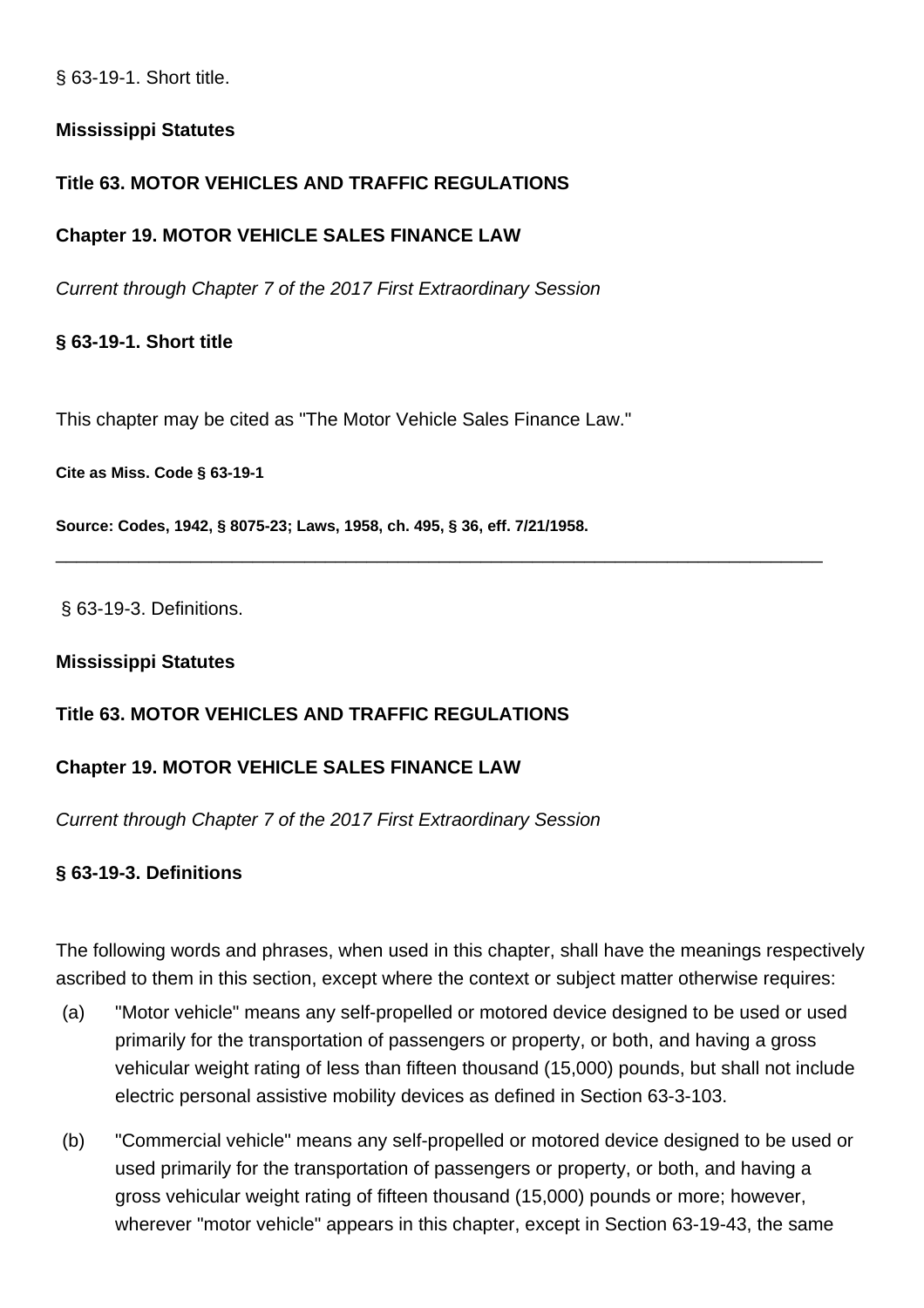shall be construed to include commercial vehicles where such construction is necessary in order to give effect to this chapter.

- (c) "Retail buyer" or "buyer" means a person who buys a motor vehicle or commercial vehicle from a retail seller, not for the purpose of resale, and who executes a retail installment contract in connection therewith.
- (d) "Retail seller" or "seller" means a person who sells a motor vehicle or commercial vehicle to a retail buyer under or subject to a retail installment contract.
- (e) The "holder" of a retail installment contract means the retail seller of the motor vehicle or commercial vehicle under or subject to the contract or if the contract is purchased by a sales finance company or other assignee, the sales finance company or other assignee.
- (f) "Retail installment transaction" means any transaction evidenced by a retail installment contract entered into between a retail buyer and a retail seller wherein the retail buyer buys a motor vehicle or commercial vehicle from the retail seller at a time price payable in one or more deferred installments. The cash sale price of the motor vehicle or commercial vehicle, the amount included for insurance and other benefits if a separate charge is made therefor, official fees and the finance charge shall together constitute the time price.
- (g) "Retail installment contract" or "contract" means an agreement entered into in this state pursuant to which the title to or a lien upon the motor vehicle or commercial vehicle which is the subject matter of a retail installment transaction is retained or taken by a retail seller from a retail buyer as security for the buyer's obligation. The term includes a chattel mortgage, a conditional sales contract and a contract for the bailment or leasing of a motor vehicle or commercial vehicle by which the bailee or lessee contracts to pay as compensation for its use a sum substantially equivalent to or in excess of its value and by which it is agreed that the bailee or lessee is bound to become, or has the option of becoming, the owner of the motor vehicle upon full compliance with the provisions of the contract.
- (h) "Cash sale price" means the price stated in a retail installment contract for which the seller would have sold to the buyer, and the buyer would have bought from the seller, the motor vehicle or commercial vehicle which is the subject matter of the retail installment contract, if such sale had been a sale for cash instead of a retail installment transaction. The cash sale price may include any taxes, registration, certificate of title, if any, license and other fees and charges for accessories and their installation and for delivery, servicing, repairing or improving the motor vehicle or commercial vehicle.
- (i) "Official fees" means the fees prescribed by law for filing, recording or otherwise perfecting and releasing or satisfying a retained title or a lien created by a retail installment contract, if recorded.
- (j) "Finance charge" means the amount agreed upon between the buyer and the seller, as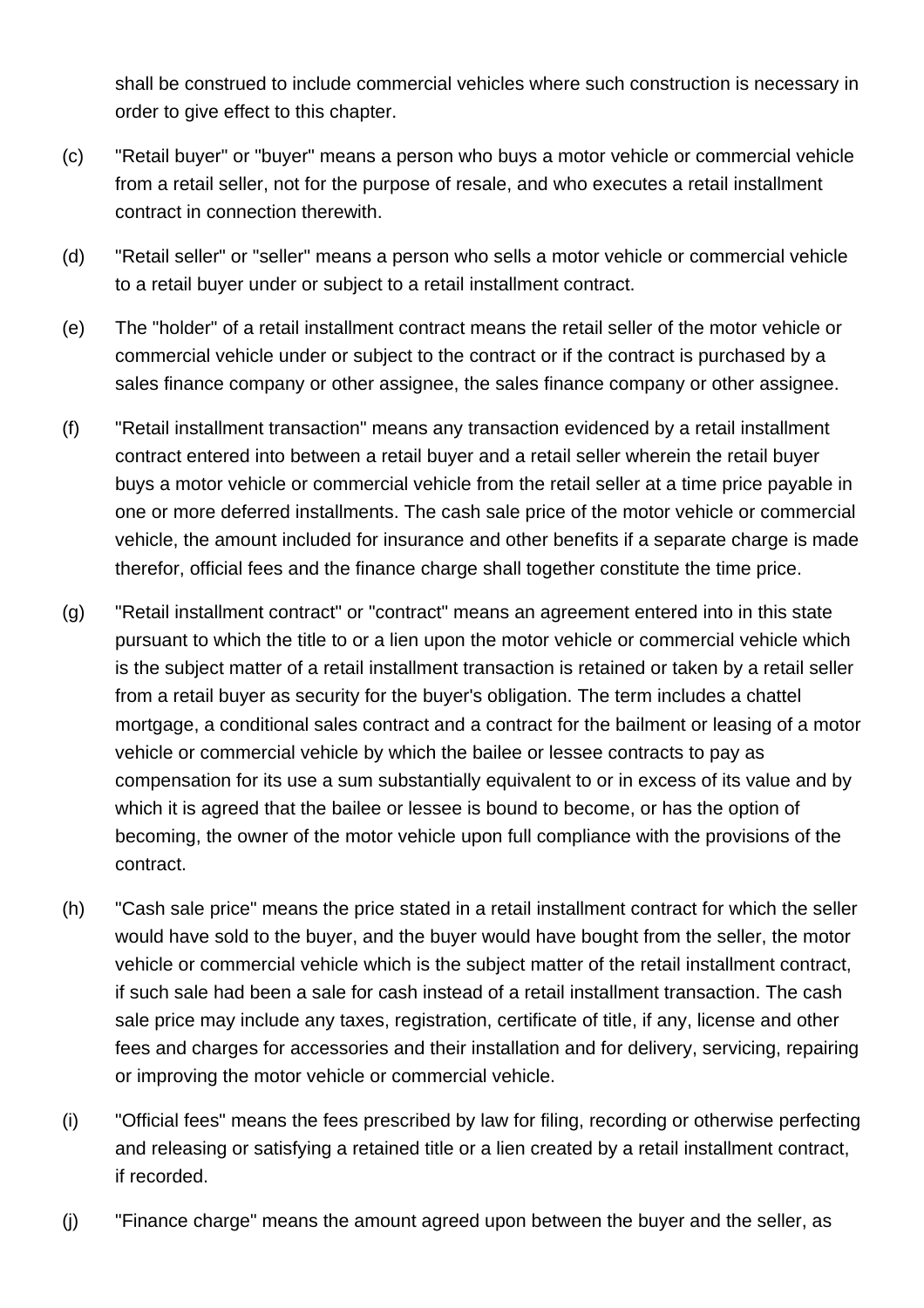limited in this chapter, to be added to the aggregate of the cash sale price, the amount, if any, included for insurance and other benefits and official fees, in determining the time price.

- (k) "Sales finance company" means a person engaged, in whole or in part, in the business of purchasing retail installment contracts from one or more retail sellers. The term includes, but is not limited to, a bank, trust company, private banker, industrial bank or investment company, if so engaged. The term also includes a retail seller engaged, in whole or in part, in the business of creating and holding retail installment contracts which exceed a total aggregate outstanding indebtedness of Five Hundred Thousand Dollars (\$ 500,000.00). The term does not include the pledgee to whom is pledged one or more of such contracts to secure a bona fide loan thereon.
- (l) "Person" means an individual, partnership, corporation, association and any other group however organized.
- (m) "Administrator" means the Commissioner of Banking and Consumer Finance or his duly authorized representative.
- (n) "Commissioner" means the Commissioner of Banking and Consumer Finance.
- (o) "Records" or "documents" means any item in hard copy or produced in a format of storage commonly described as electronic, imaged, magnetic, microphotographic or otherwise, and any reproduction so made shall have the same force and effect as the original thereof and be admitted in evidence equally with the original. Words in the singular include the plural and vice versa.

#### **Cite as Miss. Code § 63-19-3**

**Source: Codes, 1942, § 8075-01; Laws, 1958, ch. 495, §§ 1-14; Laws, 1968, ch. 537, § 1; Laws, 1975, ch. 316, § 1; Laws, 1990, ch. 303, § 1; Laws, 1997, ch. 332, § 1; Laws, 2000, ch. 621, § 1; Laws, 2003, ch. 485, § 13, eff. 7/1/2003.**

\_\_\_\_\_\_\_\_\_\_\_\_\_\_\_\_\_\_\_\_\_\_\_\_\_\_\_\_\_\_\_\_\_\_\_\_\_\_\_\_\_\_\_\_\_\_\_\_\_\_\_\_\_\_\_\_\_\_\_\_\_\_\_\_\_\_\_\_\_\_\_\_\_\_

## § 63-19-5. Repealed.

#### **Mississippi Statutes**

## **Title 63. MOTOR VEHICLES AND TRAFFIC REGULATIONS**

## **Chapter 19. MOTOR VEHICLE SALES FINANCE LAW**

Current through Chapter 7 of the 2017 First Extraordinary Session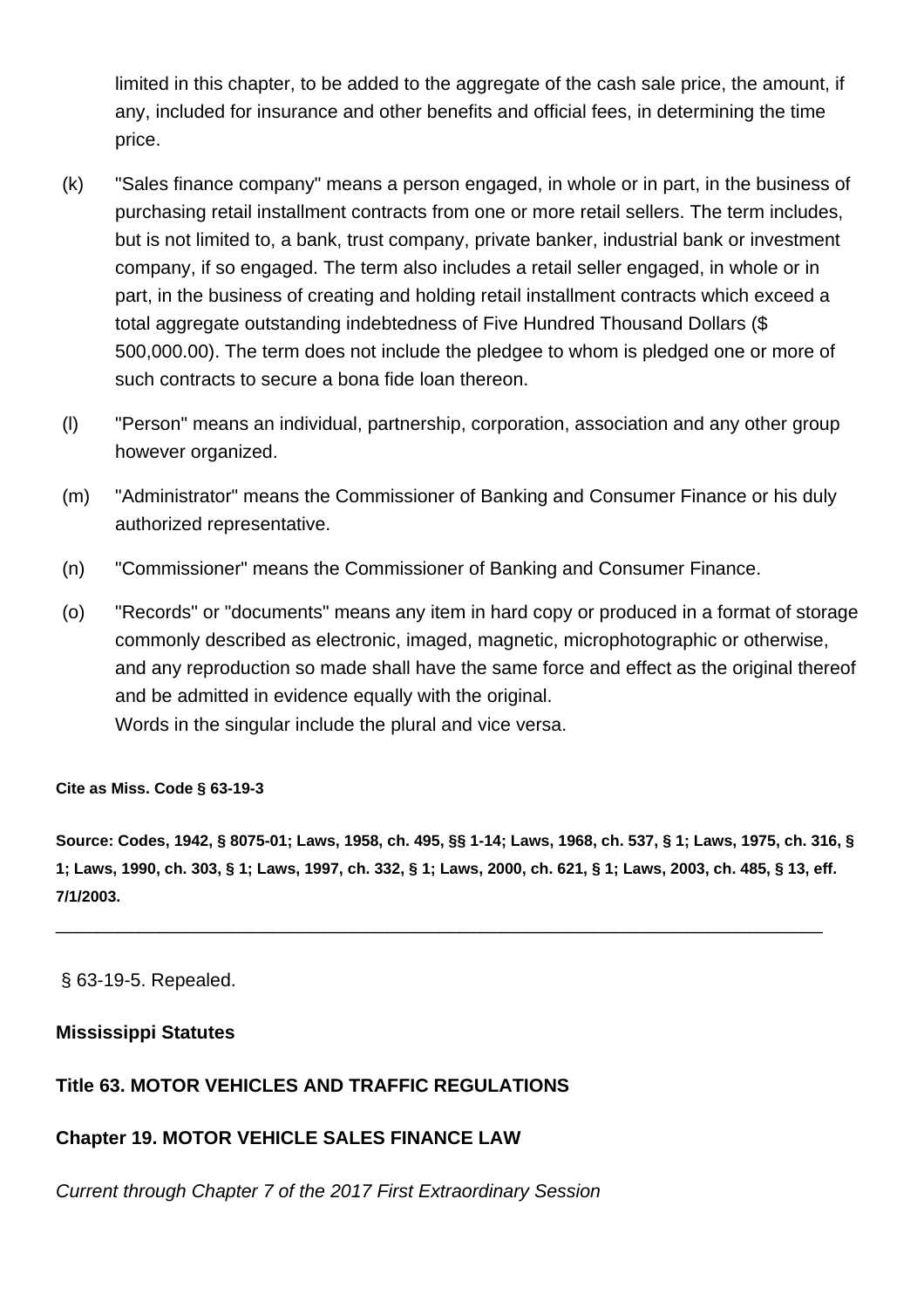#### **§ 63-19-5. Repealed**

#### **Cite as Miss. Code § 63-19-5**

**History.** Repealed by Laws 1991, ch. 319, § 1, eff. 7/1/1991.

**Prior History:** (Codes, 1942, § 8075-01; Laws, 1958, ch. 495, §§ 1-14; 1968, ch. 537, § 1; brought forward Laws, 1990, ch. 303, § 2.)

\_\_\_\_\_\_\_\_\_\_\_\_\_\_\_\_\_\_\_\_\_\_\_\_\_\_\_\_\_\_\_\_\_\_\_\_\_\_\_\_\_\_\_\_\_\_\_\_\_\_\_\_\_\_\_\_\_\_\_\_\_\_\_\_\_\_\_\_\_\_\_\_\_\_

§ 63-19-7. Requirement of license.

#### **Mississippi Statutes**

#### **Title 63. MOTOR VEHICLES AND TRAFFIC REGULATIONS**

#### **Chapter 19. MOTOR VEHICLE SALES FINANCE LAW**

Current through Chapter 7 of the 2017 First Extraordinary Session

#### **§ 63-19-7. Requirement of license**

No person shall engage in the business of a sales finance company in this state without a license therefor as provided in this chapter. However, no bank, trust company, private banker, industrial bank or investment company authorized to do business in this state shall be required to obtain a license under this chapter. They shall, however, comply with all of the other provisions of this chapter.

\_\_\_\_\_\_\_\_\_\_\_\_\_\_\_\_\_\_\_\_\_\_\_\_\_\_\_\_\_\_\_\_\_\_\_\_\_\_\_\_\_\_\_\_\_\_\_\_\_\_\_\_\_\_\_\_\_\_\_\_\_\_\_\_\_\_\_\_\_\_\_\_\_\_

**Cite as Miss. Code § 63-19-7**

**Source: Codes, 1942, § 8075-02; Laws, 1958, ch. 495, § 15, eff. 7/21/1958.**

§ 63-19-9. Application for license.

#### **Mississippi Statutes**

#### **Title 63. MOTOR VEHICLES AND TRAFFIC REGULATIONS**

#### **Chapter 19. MOTOR VEHICLE SALES FINANCE LAW**

Current through Chapter 7 of the 2017 First Extraordinary Session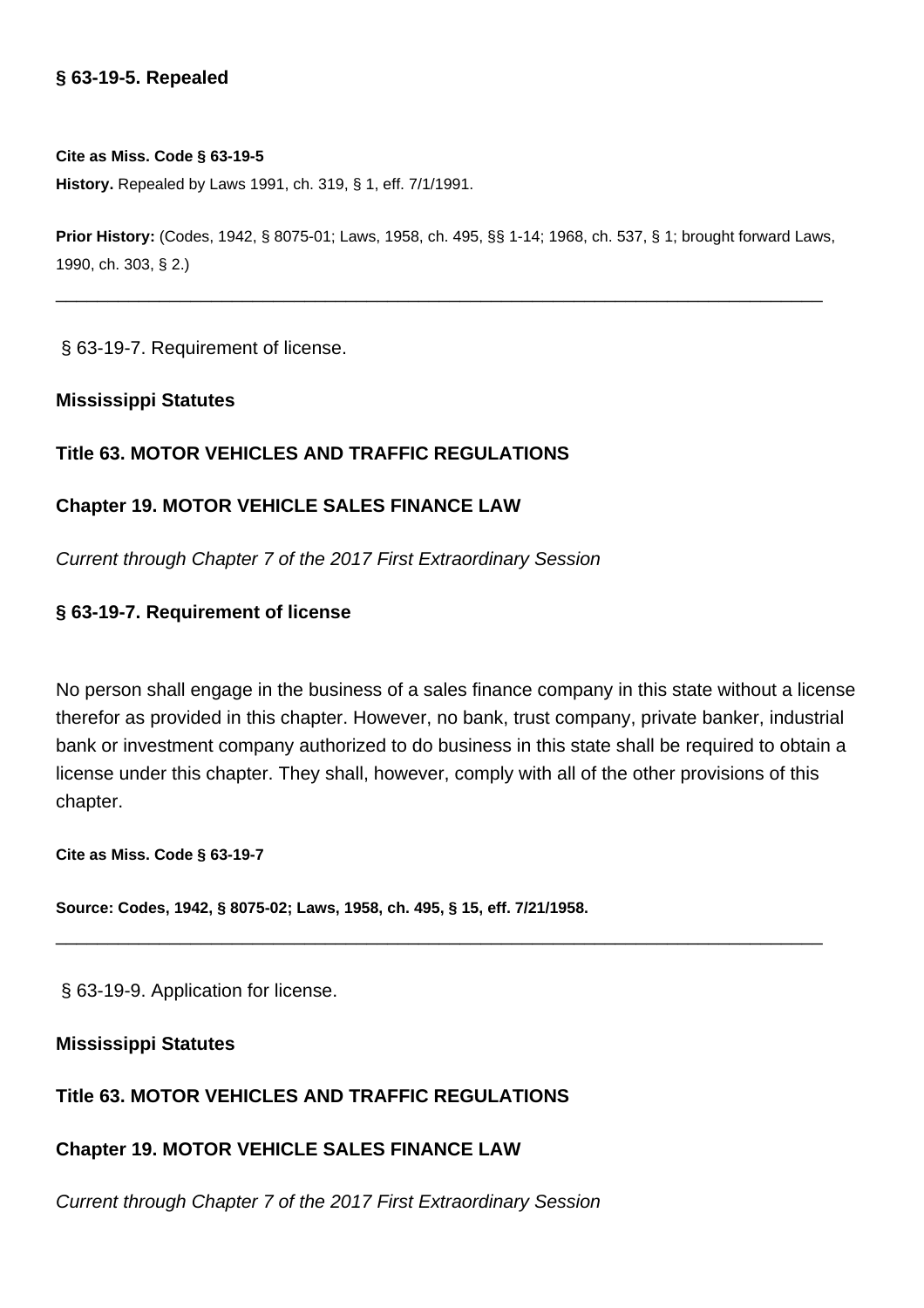# **§ 63-19-9. Application for license**

The application for such license shall be in writing, under oath and in the form prescribed by the administrator. The application shall contain the name of the applicant; date of incorporation, if incorporated; the address where the business is or is to be conducted and similar information as to any branch office of the applicant; the name and resident address of the owner or partners or, if a corporation or association, of the directors, trustees and principal officers; and such other pertinent information as the administrator may require.

\_\_\_\_\_\_\_\_\_\_\_\_\_\_\_\_\_\_\_\_\_\_\_\_\_\_\_\_\_\_\_\_\_\_\_\_\_\_\_\_\_\_\_\_\_\_\_\_\_\_\_\_\_\_\_\_\_\_\_\_\_\_\_\_\_\_\_\_\_\_\_\_\_\_

**Cite as Miss. Code § 63-19-9**

**Source: Codes, 1942, § 8075-03; Laws, 1958, ch. 495, § 16, eff. 7/21/1958.**

§ 63-19-11. License fee.

## **Mississippi Statutes**

# **Title 63. MOTOR VEHICLES AND TRAFFIC REGULATIONS**

# **Chapter 19. MOTOR VEHICLE SALES FINANCE LAW**

Current through Chapter 7 of the 2017 First Extraordinary Session

# **§ 63-19-11. License fee**

With each initial application for a license, the applicant shall pay to the commissioner at the time of making the application a license fee of Seven Hundred Fifty Dollars (\$ 750.00), and for renewal applications, an annual renewal fee of Four Hundred Seventy-five Dollars (\$ 475.00) for each calendar year for each place of business so operated.

**Cite as Miss. Code § 63-19-11**

**Source: Codes, 1942, § 8075-04; Laws, 1958, ch. 495, § 17; Laws, 1975, ch. 437, § 1; Laws, 2000, ch. 621, § 2, eff. 5/23/2000.**

§ 63-19-13. Issuance and duration of license; transfer or assignment of license; transaction of business under different name.

\_\_\_\_\_\_\_\_\_\_\_\_\_\_\_\_\_\_\_\_\_\_\_\_\_\_\_\_\_\_\_\_\_\_\_\_\_\_\_\_\_\_\_\_\_\_\_\_\_\_\_\_\_\_\_\_\_\_\_\_\_\_\_\_\_\_\_\_\_\_\_\_\_\_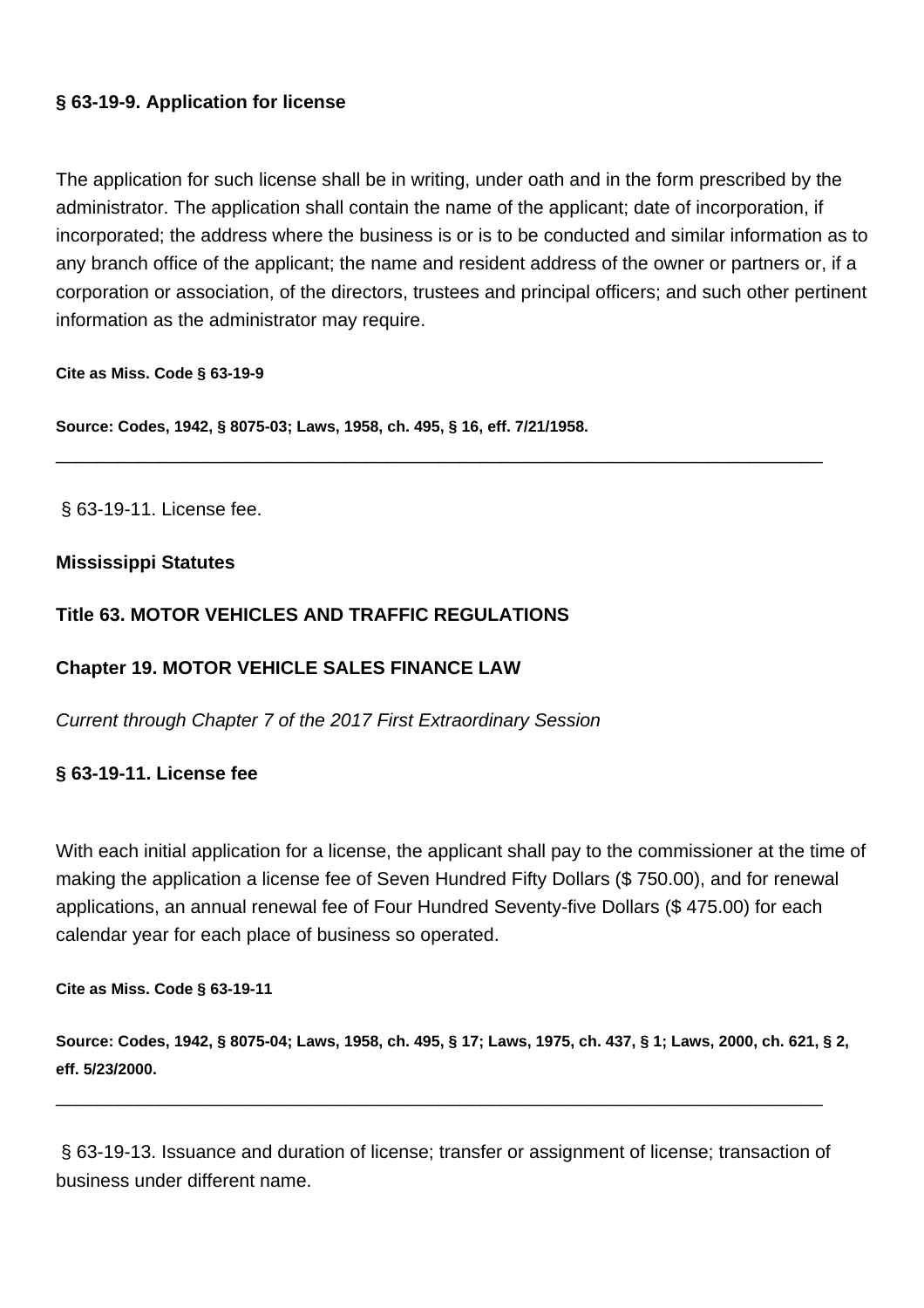## **Mississippi Statutes**

# **Title 63. MOTOR VEHICLES AND TRAFFIC REGULATIONS**

# **Chapter 19. MOTOR VEHICLE SALES FINANCE LAW**

Current through Chapter 7 of the 2017 First Extraordinary Session

# **§ 63-19-13. Issuance and duration of license; transfer or assignment of license; transaction of business under different name**

Upon the filing of an application, and the payment of the required fee, the administrator shall issue a license to the applicant to engage in the business of a sales finance company under and in accordance with the provisions of this chapter for a period which shall expire the last day of December next following the date of its issuance. Such license shall not be transferable or assignable. No licensee shall transact any business provided for by this chapter under any other name.

\_\_\_\_\_\_\_\_\_\_\_\_\_\_\_\_\_\_\_\_\_\_\_\_\_\_\_\_\_\_\_\_\_\_\_\_\_\_\_\_\_\_\_\_\_\_\_\_\_\_\_\_\_\_\_\_\_\_\_\_\_\_\_\_\_\_\_\_\_\_\_\_\_\_

#### **Cite as Miss. Code § 63-19-13**

**Source: Codes, 1942, § 8075-06; Laws, 1958, ch. 495, § 16, eff. 7/21/1958.**

§ 63-19-15. Specification as to location of office in license; display of license.

## **Mississippi Statutes**

# **Title 63. MOTOR VEHICLES AND TRAFFIC REGULATIONS**

# **Chapter 19. MOTOR VEHICLE SALES FINANCE LAW**

Current through Chapter 7 of the 2017 First Extraordinary Session

## **§ 63-19-15. Specification as to location of office in license; display of license**

Each license shall specify the location of the office and must be conspicuously displayed there.

#### **Cite as Miss. Code § 63-19-15**

**Source: Codes, 1942, § 8075-05; Laws, 1958, ch. 495, § 18; Laws, 2000, ch. 621, § 3, eff. 5/23/2000.**

\_\_\_\_\_\_\_\_\_\_\_\_\_\_\_\_\_\_\_\_\_\_\_\_\_\_\_\_\_\_\_\_\_\_\_\_\_\_\_\_\_\_\_\_\_\_\_\_\_\_\_\_\_\_\_\_\_\_\_\_\_\_\_\_\_\_\_\_\_\_\_\_\_\_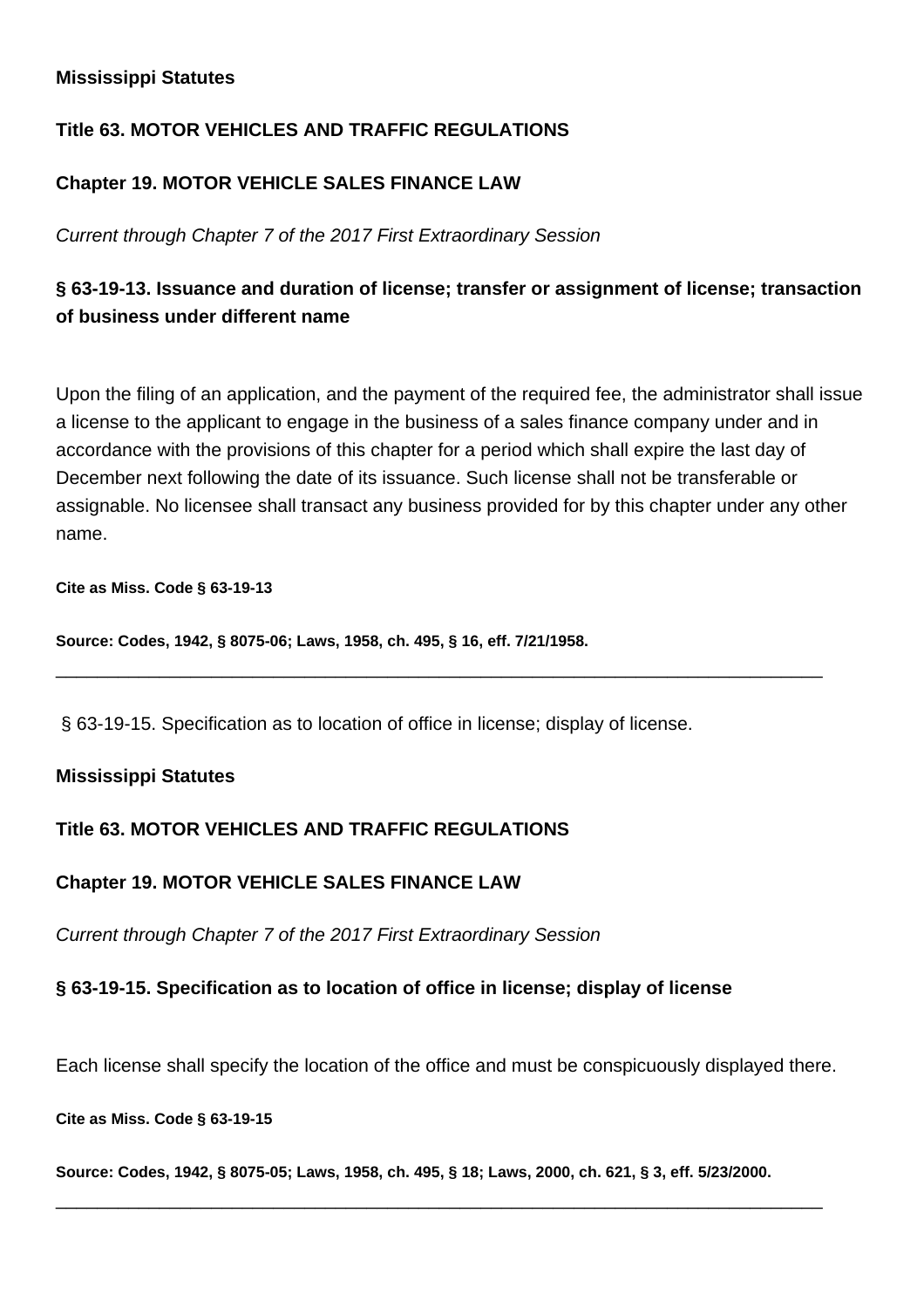§ 63-19-17. Grounds for denial, suspension or revocation of license.

# **Mississippi Statutes**

# **Title 63. MOTOR VEHICLES AND TRAFFIC REGULATIONS**

## **Chapter 19. MOTOR VEHICLE SALES FINANCE LAW**

Current through Chapter 7 of the 2017 First Extraordinary Session

## **§ 63-19-17. Grounds for denial, suspension or revocation of license**

- (1) The renewal of a license originally granted under this chapter may be denied, or a license may be suspended, denied or revoked by the administrator on the following grounds:
	- (a) Material misstatement in application for license;
	- (b) Willful failure to comply with provision of this chapter relating to retail installment contracts;
	- (c) Defrauding any retail buyer to the buyer's damage;
	- (d) Fraudulent misrepresentation, circumvention or concealment by the licensee through whatever subterfuge or device of any of the material particulars or the nature thereof required to be stated or furnished to the retail buyer under this chapter.
- (2) Any licensee who is exempt from liability for an act or omission under Section 63-19-57 shall not have his license suspended or revoked or the renewal of his license denied under this section for the same act or omission.

#### **Cite as Miss. Code § 63-19-17**

**Source: Codes, 1942, § 8075-07; Laws, 1958, ch. 495, § 20; Laws, 1997, ch. 332, § 15, eff. 3/17/1997.**

\_\_\_\_\_\_\_\_\_\_\_\_\_\_\_\_\_\_\_\_\_\_\_\_\_\_\_\_\_\_\_\_\_\_\_\_\_\_\_\_\_\_\_\_\_\_\_\_\_\_\_\_\_\_\_\_\_\_\_\_\_\_\_\_\_\_\_\_\_\_\_\_\_\_

§ 63-19-19. Liability of licensee for acts of agents.

## **Mississippi Statutes**

## **Title 63. MOTOR VEHICLES AND TRAFFIC REGULATIONS**

## **Chapter 19. MOTOR VEHICLE SALES FINANCE LAW**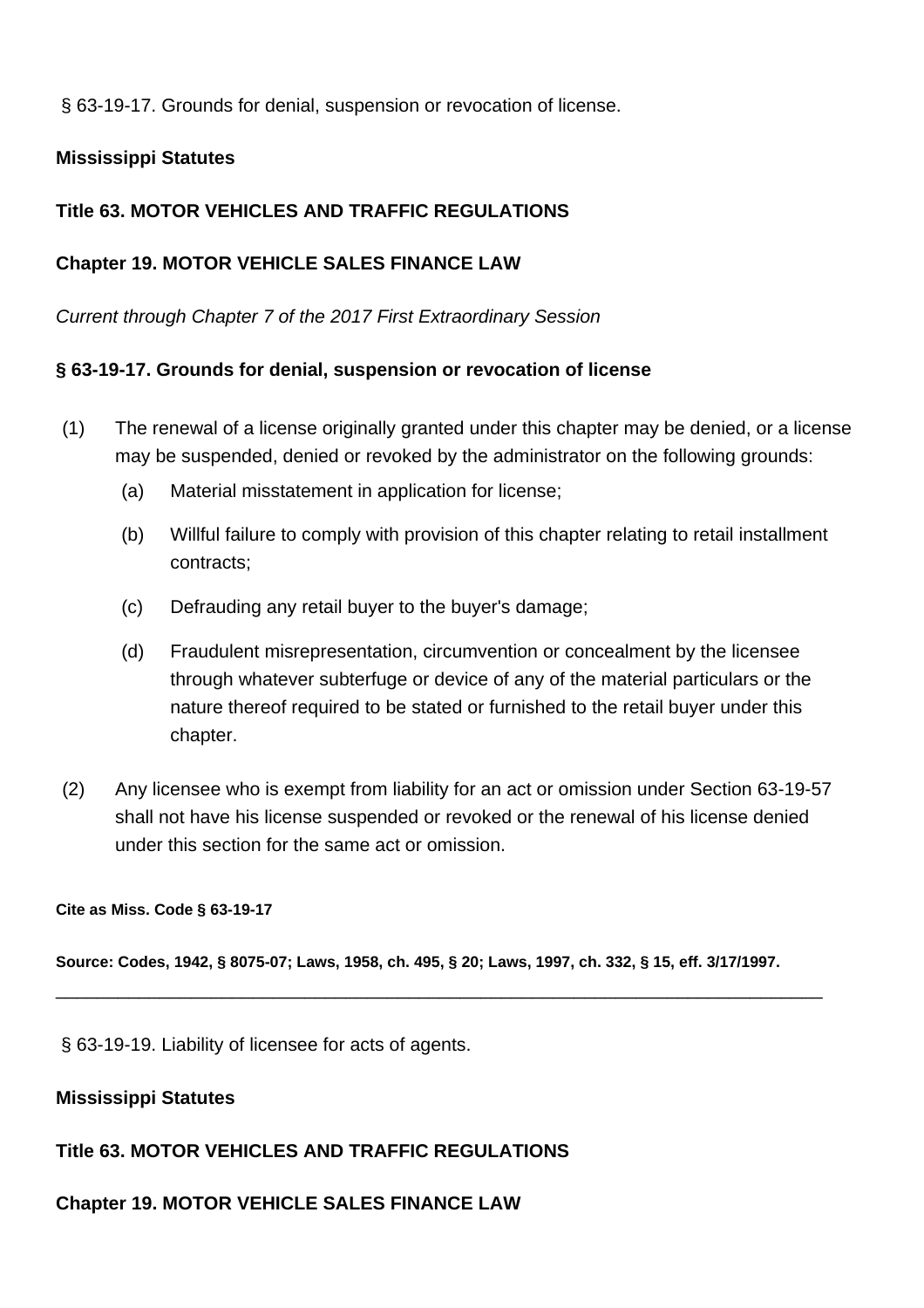Current through Chapter 7 of the 2017 First Extraordinary Session

# **§ 63-19-19. Liability of licensee for acts of agents**

If a licensee is a firm, association or corporation, it shall be sufficient cause for the suspension or revocation of a license that any officer, director or trustee of a licensed firm, association or corporation, or any member of a licensed partnership, has so acted or failed to act as would be cause for suspending or revoking a license to such party as an individual. Each licensee shall be responsible for the acts of any or all of his employees while acting as his agent, if such licensee after actual knowledge of said acts retained the benefits, proceeds, profits or advantages accruing from said acts or otherwise ratified said acts.

**Cite as Miss. Code § 63-19-19**

**Source: Codes, 1942, § 8075-08; Laws, 1958, ch. 495, § 21, eff. 7/21/1958.**

§ 63-19-21. Procedure for denial, suspension or revocation of license; judicial review.

\_\_\_\_\_\_\_\_\_\_\_\_\_\_\_\_\_\_\_\_\_\_\_\_\_\_\_\_\_\_\_\_\_\_\_\_\_\_\_\_\_\_\_\_\_\_\_\_\_\_\_\_\_\_\_\_\_\_\_\_\_\_\_\_\_\_\_\_\_\_\_\_\_\_

## **Mississippi Statutes**

## **Title 63. MOTOR VEHICLES AND TRAFFIC REGULATIONS**

## **Chapter 19. MOTOR VEHICLE SALES FINANCE LAW**

Current through Chapter 7 of the 2017 First Extraordinary Session

# **§ 63-19-21. Procedure for denial, suspension or revocation of license; judicial review**

No license shall be denied, suspended or revoked except after hearing thereon. The administrator shall give the licensee at least ten days' written notice, in the form of an order to show cause, of the time and place of such hearing by certified mail addressed to the principal place of business in this state of such licensee. The said notice shall contain the grounds of complaint against the licensee. Any order suspending or revoking such license shall recite the grounds upon which the same is based. The order shall be entered upon the records of the administrator and shall not be effective until after thirty days' written notice thereof given after such entry forwarded by registered mail to the licensee at such principal place of business. No revocation, suspension or surrender of any license shall impair or affect the obligation of any lawful retail installment contract acquired previously thereto by the licensee.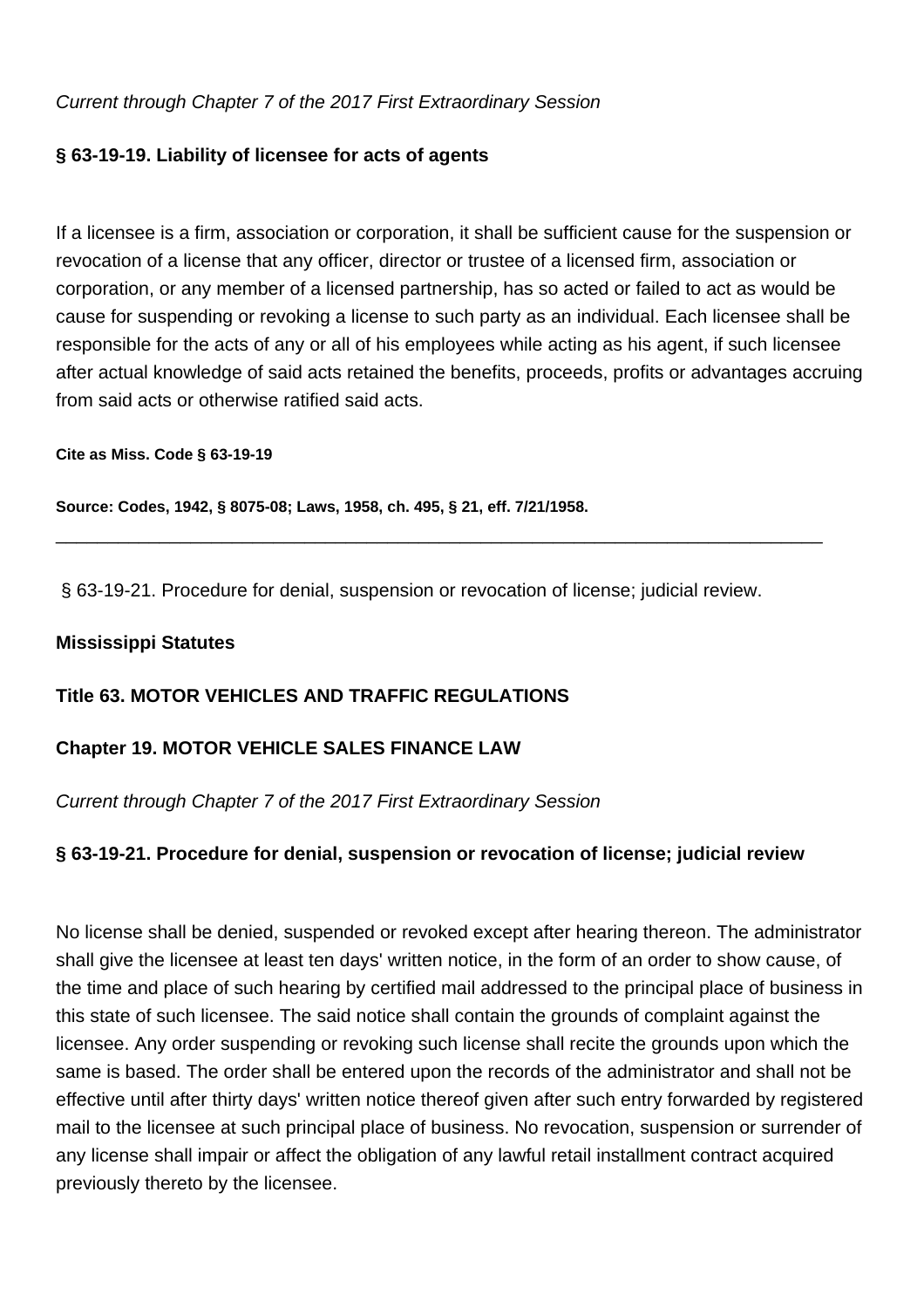Within thirty days after any such denial, suspension or revocation of a license the person aggrieved may apply for a review thereof by an application to any chancellor or judge of the chancery court of the county wherein is located the principal place of business in this state of such licensee in accordance with the practice of said court. Any chancellor or judge of the chancery court of the county wherein is located the principal place of business in this state of such licensee shall determine de novo all questions, both of fact and of law, touching upon the legality and reasonableness of the determination of the administrator, and shall render such judgment as shall be lawful and just.

\_\_\_\_\_\_\_\_\_\_\_\_\_\_\_\_\_\_\_\_\_\_\_\_\_\_\_\_\_\_\_\_\_\_\_\_\_\_\_\_\_\_\_\_\_\_\_\_\_\_\_\_\_\_\_\_\_\_\_\_\_\_\_\_\_\_\_\_\_\_\_\_\_\_

#### **Cite as Miss. Code § 63-19-21**

**Source: Codes, 1942, § 8075-09; Laws, 1958, ch. 495, § 22, eff. 7/21/1958.**

§ 63-19-23. Investigations and examinations of licensees.

## **Mississippi Statutes**

# **Title 63. MOTOR VEHICLES AND TRAFFIC REGULATIONS**

# **Chapter 19. MOTOR VEHICLE SALES FINANCE LAW**

Current through Chapter 7 of the 2017 First Extraordinary Session

# **§ 63-19-23. Investigations and examinations of licensees**

The administrator shall, at intermittent periods, make such investigations and examinations of any licensee or other person as he deems necessary to determine compliance with this chapter. For such purpose he may examine the books, accounts, records and other documents or matters of any licensee or other person. He shall have the power to compel the production of all relevant books, records and other documents and materials relative to an examination or investigation. Such investigations and examinations shall not be made more often than once during a year unless the administrator has reason to believe the licensee is not complying with the provisions of this chapter.

\_\_\_\_\_\_\_\_\_\_\_\_\_\_\_\_\_\_\_\_\_\_\_\_\_\_\_\_\_\_\_\_\_\_\_\_\_\_\_\_\_\_\_\_\_\_\_\_\_\_\_\_\_\_\_\_\_\_\_\_\_\_\_\_\_\_\_\_\_\_\_\_\_\_

**Cite as Miss. Code § 63-19-23**

**Source: Codes, 1942, § 8075-10; Laws, 1958, ch. 495, § 23, eff. 7/21/1958.**

§ 63-19-25. Filing and examination of complaints against licensees.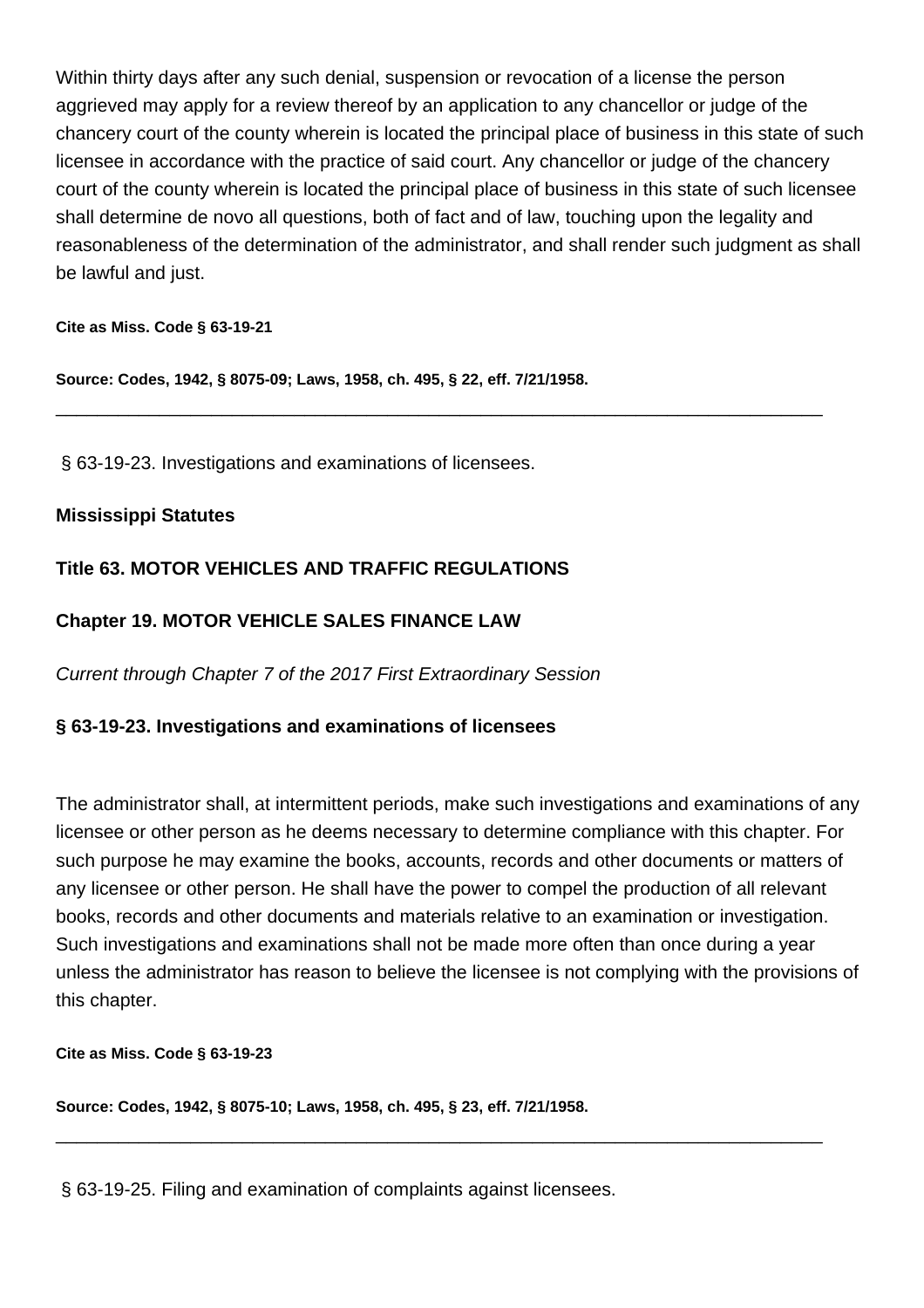# **Mississippi Statutes**

# **Title 63. MOTOR VEHICLES AND TRAFFIC REGULATIONS**

# **Chapter 19. MOTOR VEHICLE SALES FINANCE LAW**

Current through Chapter 7 of the 2017 First Extraordinary Session

# **§ 63-19-25. Filing and examination of complaints against licensees**

Any retail buyer having reason to believe that this chapter relating to his retail installment contract has been violated may file with the administrator a written complaint setting forth the details of such alleged violation. The administrator, upon receipt of such complaint, may inspect the pertinent books, records, letters and contracts of the licensee and of the retail seller involved, relating to such specific written complaint.

\_\_\_\_\_\_\_\_\_\_\_\_\_\_\_\_\_\_\_\_\_\_\_\_\_\_\_\_\_\_\_\_\_\_\_\_\_\_\_\_\_\_\_\_\_\_\_\_\_\_\_\_\_\_\_\_\_\_\_\_\_\_\_\_\_\_\_\_\_\_\_\_\_\_

#### **Cite as Miss. Code § 63-19-25**

**Source: Codes, 1942, § 8075-11; Laws, 1958, ch. 495, § 24, eff. 7/21/1958.**

§ 63-19-27. Payment of expenses of examination by licensee.

## **Mississippi Statutes**

## **Title 63. MOTOR VEHICLES AND TRAFFIC REGULATIONS**

# **Chapter 19. MOTOR VEHICLE SALES FINANCE LAW**

Current through Chapter 7 of the 2017 First Extraordinary Session

## **§ 63-19-27. Payment of expenses of examination by licensee**

The commissioner may charge the licensee an examination fee in an amount not less than Three Hundred Dollars (\$ 300.00) nor more than Six Hundred Dollars (\$ 600.00) for each office or location within the State of Mississippi, plus any actual expenses incurred while examining the licensee's records or books that are located outside the State of Mississippi. However, in no event shall a licensee be examined more than once in a two-year period unless for cause shown based upon consumer complaint and/or other exigent reasons as determined by the commissioner.

All expense fees paid to the commissioner shall be deposited by the commissioner in the State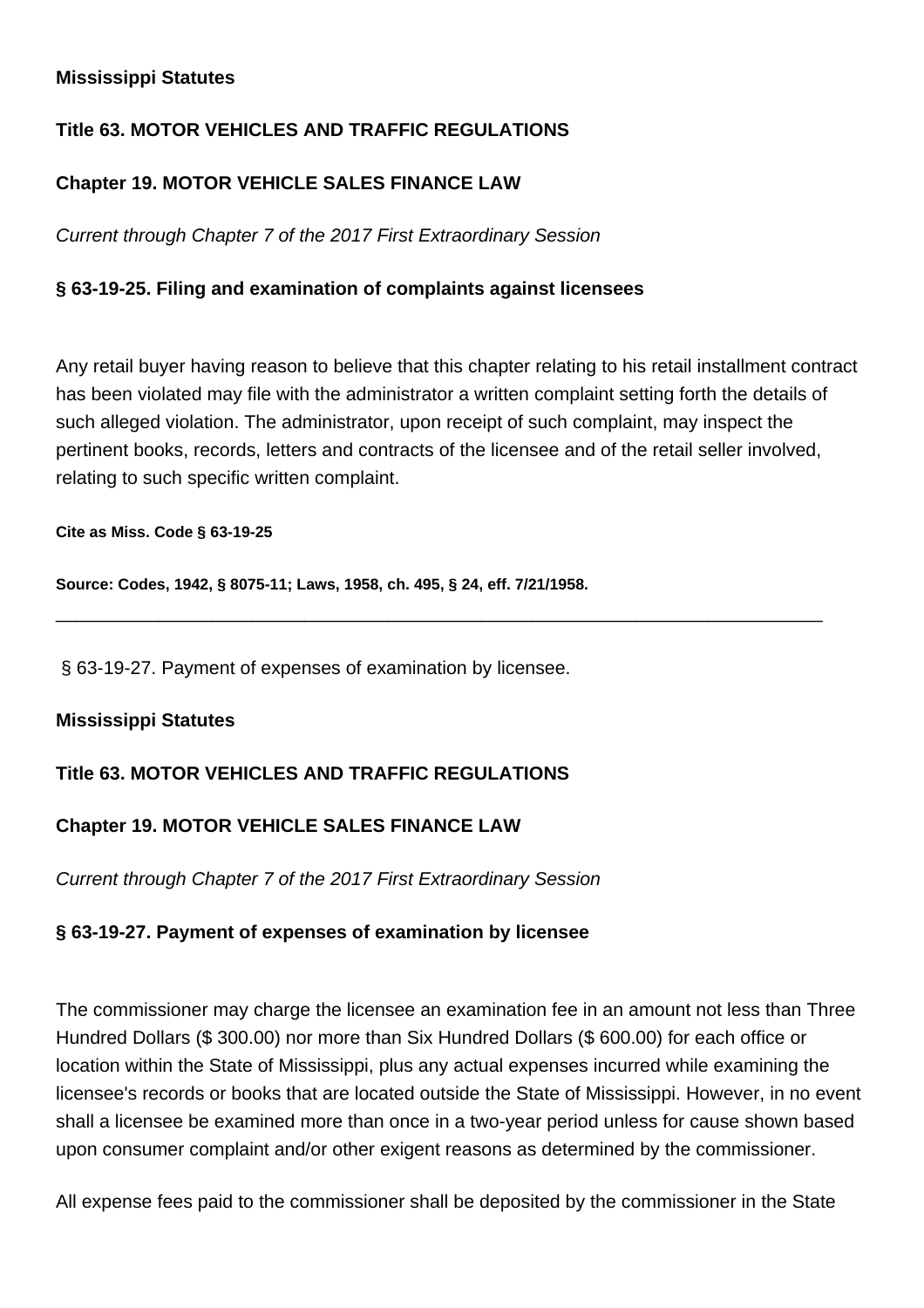Treasury in a special and separate fund to be known as the "Consumer Finance Fund."

**Cite as Miss. Code § 63-19-27**

**Source: Codes, 1942, § 8075-17; Laws, 1958, ch. 495, § 30; Laws, 1975, ch. 440, § 1; Laws, 1985, ch. 345, § 1; brought forward, Laws, 1990, ch. 303, § 3; Laws, 2000, ch. 621, § 4; Laws, 2004, ch. 450, § 1, eff. 4/28/2004.**

§ 63-19-29. Issuance of subpoenas; administration of oaths; enforcement of subpoenas, etc.

\_\_\_\_\_\_\_\_\_\_\_\_\_\_\_\_\_\_\_\_\_\_\_\_\_\_\_\_\_\_\_\_\_\_\_\_\_\_\_\_\_\_\_\_\_\_\_\_\_\_\_\_\_\_\_\_\_\_\_\_\_\_\_\_\_\_\_\_\_\_\_\_\_\_

## **Mississippi Statutes**

## **Title 63. MOTOR VEHICLES AND TRAFFIC REGULATIONS**

## **Chapter 19. MOTOR VEHICLE SALES FINANCE LAW**

Current through Chapter 7 of the 2017 First Extraordinary Session

## **§ 63-19-29. Issuance of subpoenas; administration of oaths; enforcement of subpoenas, etc**

The administrator shall have power to issue subpoenas to compel the attendance of witnesses and the production of documents, papers, books, records and other evidence before him in any matter over which he has jurisdiction, control or supervision pertaining to this chapter. The administrator shall have the power to administer oaths and affirmations to any person whose testimony is required.

If any person shall refuse to obey any such subpoena, or to give testimony, or to produce evidence as required thereby, any judge or chancellor of the chancery court of the first judicial district of Hinds County may, upon application and proof of such refusal, make an order awarding process of subpoena, or subpoena duces tecum, out of said court, for the witness to appear before the administrator and to give testimony, and to produce evidence as required thereby. Upon filing such order in the office of the clerk of the said chancery court, the clerk shall issue process of subpoena, as directed, under the seal of said court, requiring the person to whom it is directed, to appear at the time and place therein designated.

If any person served with any such subpoena shall refuse to obey the same, and to give testimony, and to produce evidence as required thereby, the administrator may apply to any judge or chancellor of the chancery court of the first judicial district of Hinds County for an attachment against such person, as for a contempt. The judge, or chancellor, upon satisfactory proof of such refusal, shall issue an attachment, directed to any sheriff, constable or police officer, for the arrest of such person, and upon his being brought before such judge, proceed to a hearing of the case. The judge, or chancellor, shall have power to enforce obedience to such subpoena, and the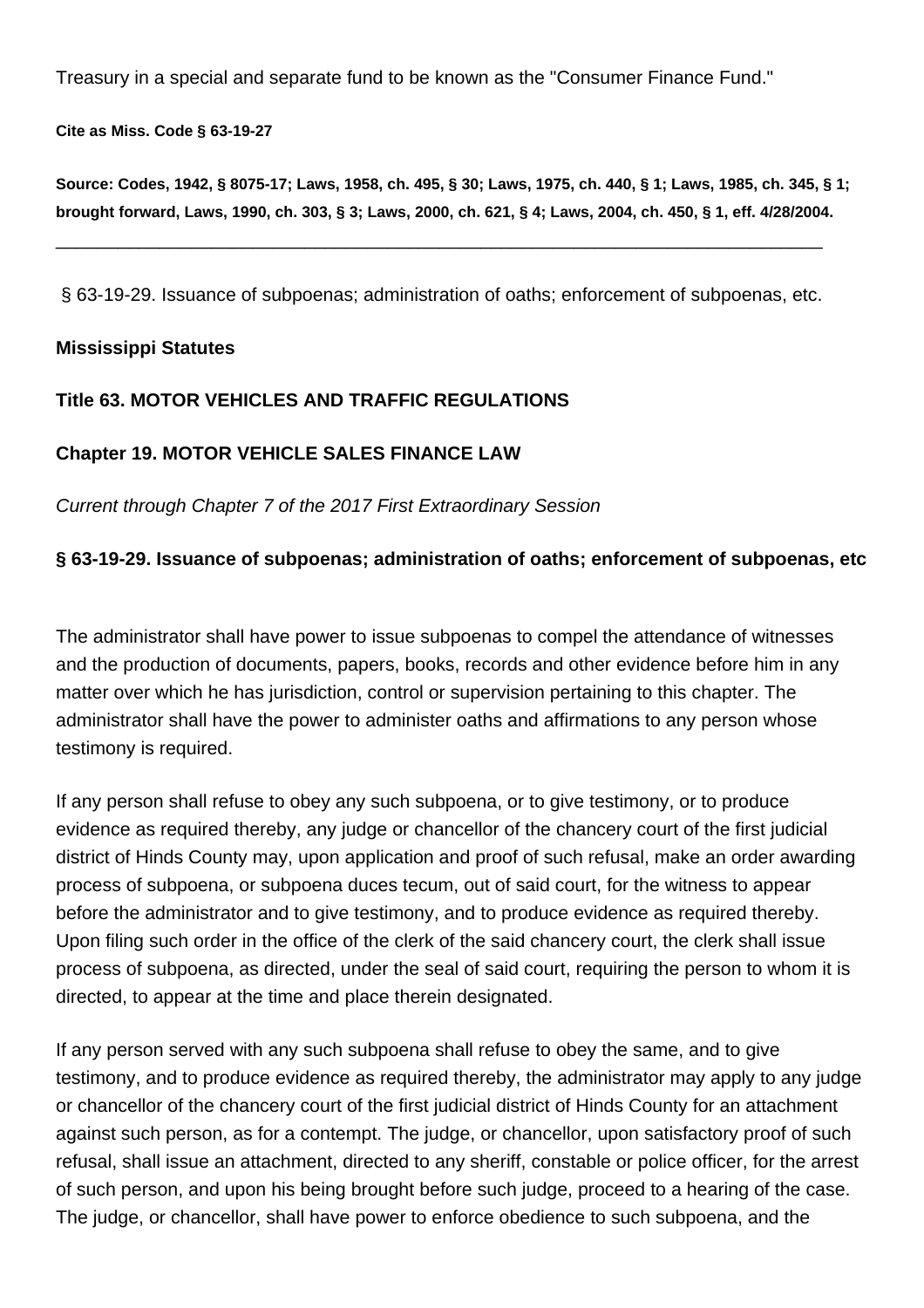answering of any question, and the production of any evidence, that may be proper by imposition of a fine, not exceeding one hundred dollars (\$ 100.00), or by imprisonment in the county jail, or by both imposition of a fine and imprisonment, and to compel such witness to pay the costs of such proceeding to be taxed.

\_\_\_\_\_\_\_\_\_\_\_\_\_\_\_\_\_\_\_\_\_\_\_\_\_\_\_\_\_\_\_\_\_\_\_\_\_\_\_\_\_\_\_\_\_\_\_\_\_\_\_\_\_\_\_\_\_\_\_\_\_\_\_\_\_\_\_\_\_\_\_\_\_\_

#### **Cite as Miss. Code § 63-19-29**

**Source: Codes, 1942, § 8075-12; Laws, 1958, ch. 495, § 25, eff. 7/21/1958.**

§ 63-19-31. Execution, terms and delivery of retail installment contract.

## **Mississippi Statutes**

# **Title 63. MOTOR VEHICLES AND TRAFFIC REGULATIONS**

# **Chapter 19. MOTOR VEHICLE SALES FINANCE LAW**

Current through Chapter 7 of the 2017 First Extraordinary Session

# **§ 63-19-31. Execution, terms and delivery of retail installment contract**

- $(1)$  (a) A retail installment contract shall be in writing, shall be signed by both the buyer and the seller, and shall be completed as to all essential provisions prior to the signing of the contract by the buyer.
	- (b) The printed portion of the contract, other than instructions for completion, shall be in at least eight point type. The contract shall contain in a size equal to at least ten point bold type:
		- (i) A specific statement that liability insurance coverage for bodily injury and property damage caused to others is not included, if that is the case; and
		- (ii) The following notice: "Notice to the Buyer:
			- 1. Do not sign this contract before you read it or if it contains any blank spaces.
			- 2. You are entitled to an exact copy of the contract you sign."
	- (c) The seller shall deliver to the buyer, or mail to him at his address shown on the contract, a copy of the contract signed by the seller. Until the seller does so, a buyer who has not received delivery of the motor vehicle shall have the right to rescind his agreement and to receive a refund of all payments made and return of all goods traded in to the seller on account of or in contemplation of the contract, or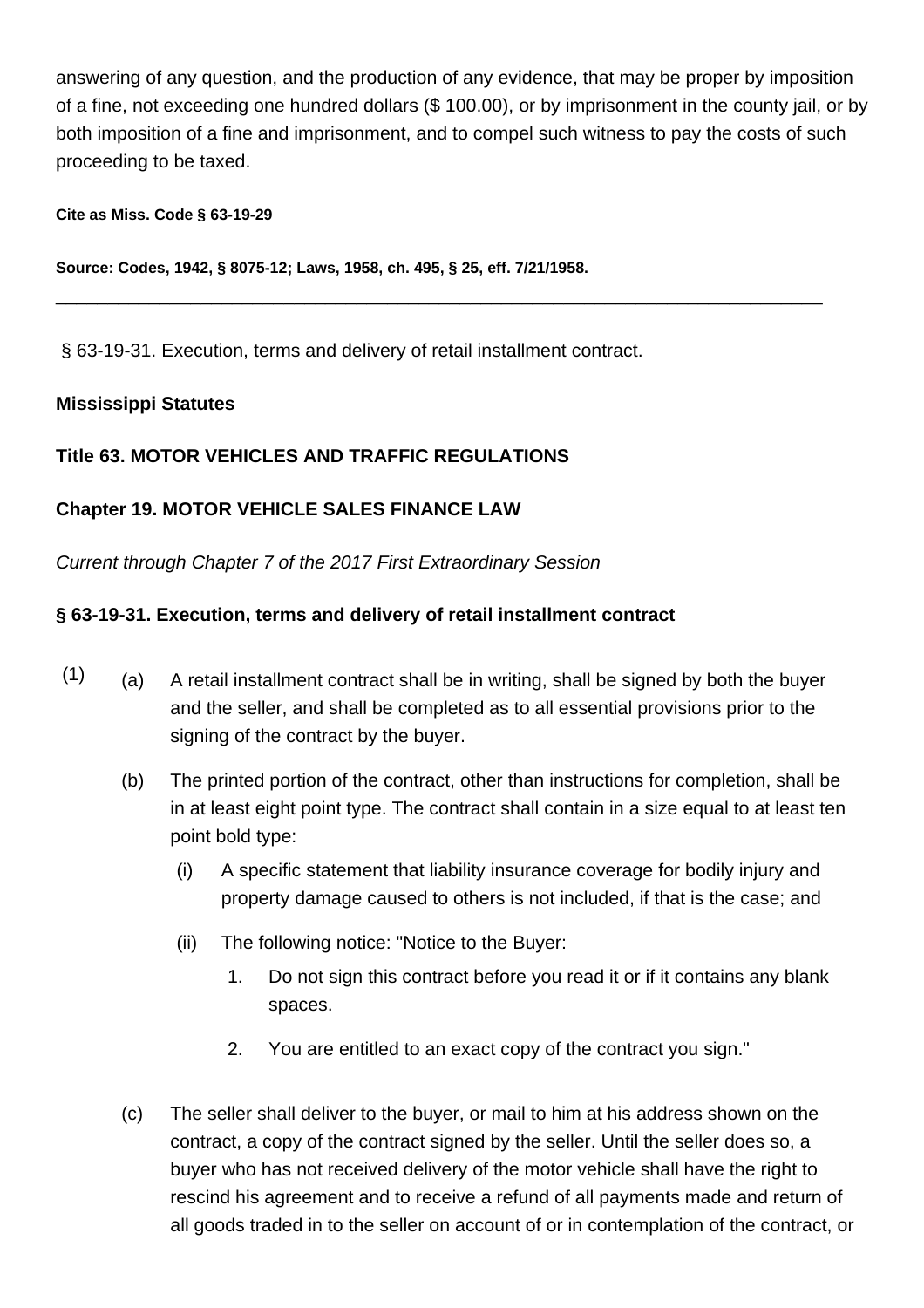if such goods cannot be returned, the value thereof. Any acknowledgment by the buyer of the delivery of a copy of the contract shall be in a size equal to at least ten point bold type and, if contained in the contract, shall appear directly above the buyer's signature.

- (d) The contract shall contain the names of the seller and the buyer, the place of business of the seller, the residence or place of business of the buyer as specified by the buyer and a description of the motor vehicle including its make, year model, model and identification numbers or marks.
- (2) The contract shall contain the following items:
	- (a) The cash sale price of the motor vehicle;
	- (b) The amount of the buyer's down payment, and whether made in money or goods, or partly in money and partly in goods;
	- (c) The difference between items (a) and (b);
	- (d) The amount, if any, included for insurance and other benefits specifying the types of coverage and benefits;
	- (e) The amount of official fees;
	- (f) The amount, if any, actually paid or to be paid by the seller pursuant to an agreement with the buver to discharge a security interest, lien or lease interest on property traded in;
	- (g) The principal balance, which is the sum of items  $(c)$ ,  $(d)$ ,  $(e)$  and  $(f)$ ;
	- (h) The amount of the finance charge;
	- (i) The time balance, which is the sum of items (g) and (h), payable in installments by the buyer to the seller, the number of installments, the amount of each installment and the due date or period thereof.

The above items need not be stated in the sequence or order set forth. Additional items may be included to explain the calculations involved in determining the stated time balance to be paid by the buyer. Notwithstanding any provision of this chapter to the contrary, in any contract evidencing the sale of a commercial vehicle, the statement of the amount of the finance charge (item (h) hereof) and the amount of each installment (item (i) hereof) may be calculated using the finance charge rate applicable to the transaction as of the date of execution of the contract, notwithstanding the fact that such finance charge rate may increase or decrease over the term of the contract according to any formula or index set forth in the contract; provided, however, that under no circumstances may the variable rate under such contract at any time exceed the finance charge limitations found in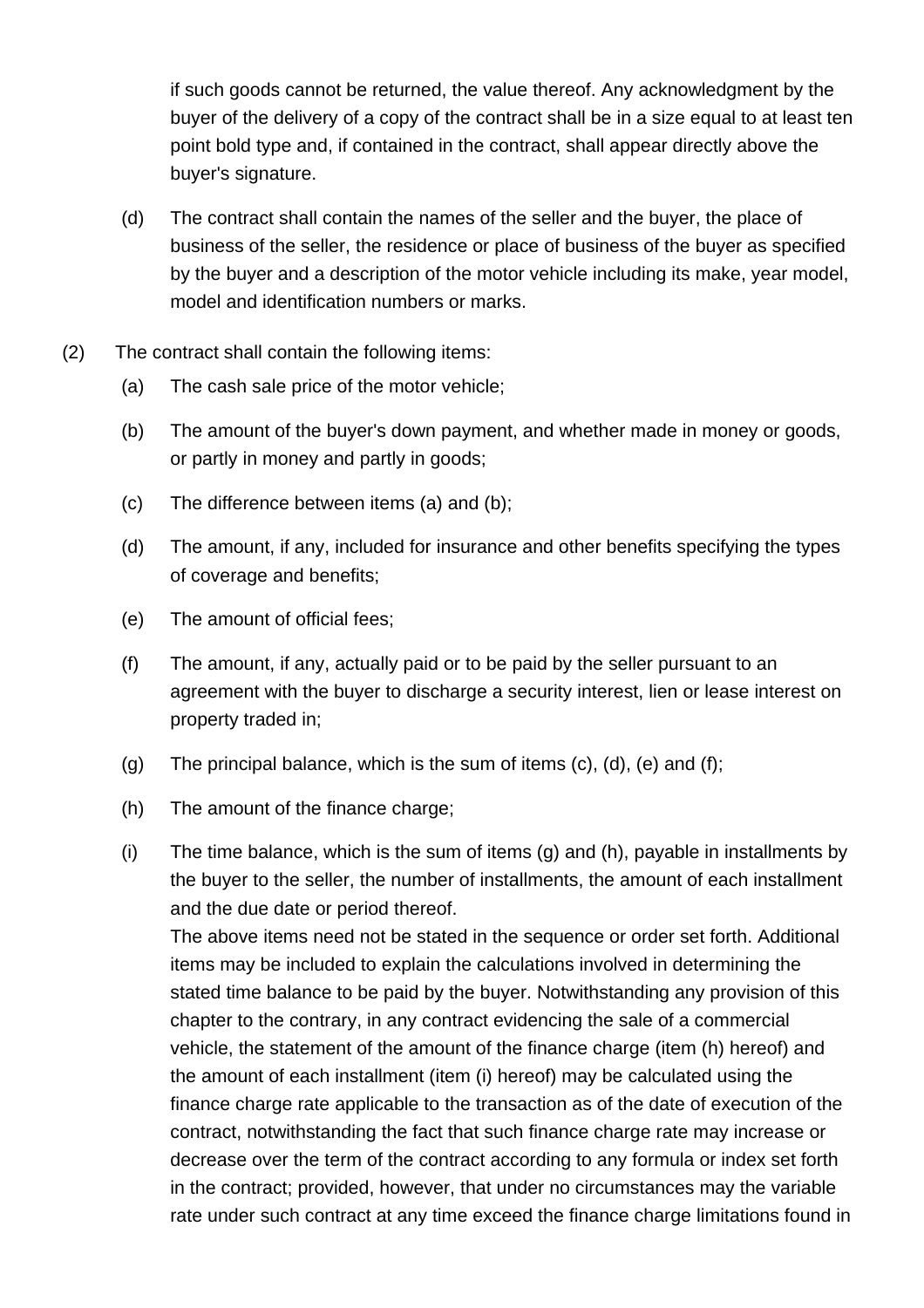Section 63-19-43, of this chapter.

(3) No retail installment contract shall be signed by any party thereto when it contains blank spaces to be filled in after it has been signed except that, if delivery of the motor vehicle is not made at the time of the execution of the contract, the identifying numbers or marks of the motor vehicle or similar information and the due date of the first installment may be inserted in the contract after its execution. The buyer's written acknowledgment, conforming to the requirements of subdivision (c) of subsection (1) of this section, of delivery of a copy of a contract shall be conclusive proof of such delivery, that the contract when signed did not contain any blank spaces except as herein provided, and of compliance with Sections 63-19-31 through 63-19-41 in any action or proceeding by or against the holder of the contract.

#### **Cite as Miss. Code § 63-19-31**

**Source: Codes, 1942, § 8075-13; Laws, 1958, ch. 495, § 26; Laws, 1985, ch. 527, § 1; Laws, 1999, ch. 426, § 1; Laws, 2000, ch. 621, § 5, eff. 5/23/2000.**

\_\_\_\_\_\_\_\_\_\_\_\_\_\_\_\_\_\_\_\_\_\_\_\_\_\_\_\_\_\_\_\_\_\_\_\_\_\_\_\_\_\_\_\_\_\_\_\_\_\_\_\_\_\_\_\_\_\_\_\_\_\_\_\_\_\_\_\_\_\_\_\_\_\_

§ 63-19-33. Purchase of insurance pursuant to retail installment contract.

## **Mississippi Statutes**

# **Title 63. MOTOR VEHICLES AND TRAFFIC REGULATIONS**

## **Chapter 19. MOTOR VEHICLE SALES FINANCE LAW**

Current through Chapter 7 of the 2017 First Extraordinary Session

## **§ 63-19-33. Purchase of insurance pursuant to retail installment contract**

(1) The amount, if any, included in a retail installment contract for insurance, which may be purchased by the holder of the retail installment contract, shall not exceed the applicable premiums chargeable in accordance with the rates filed with the state insurance commission. If dual interest insurance on the motor vehicle is purchased by the holder it shall, within thirty days after execution of the retail installment contract, send or cause to be sent to the buyer a policy or policies or certificates of insurance, written by an insurance company authorized to do business in this state, clearly setting forth the amount of the premium, the kind or kinds of insurance, the coverages and all the terms, exceptions, limitations, restrictions and conditions of the contract or contracts of insurance. The buyer shall have the privilege of purchasing such insurance from an agent or broker of his own selection; in such case, however, the inclusion of the insurance premium in the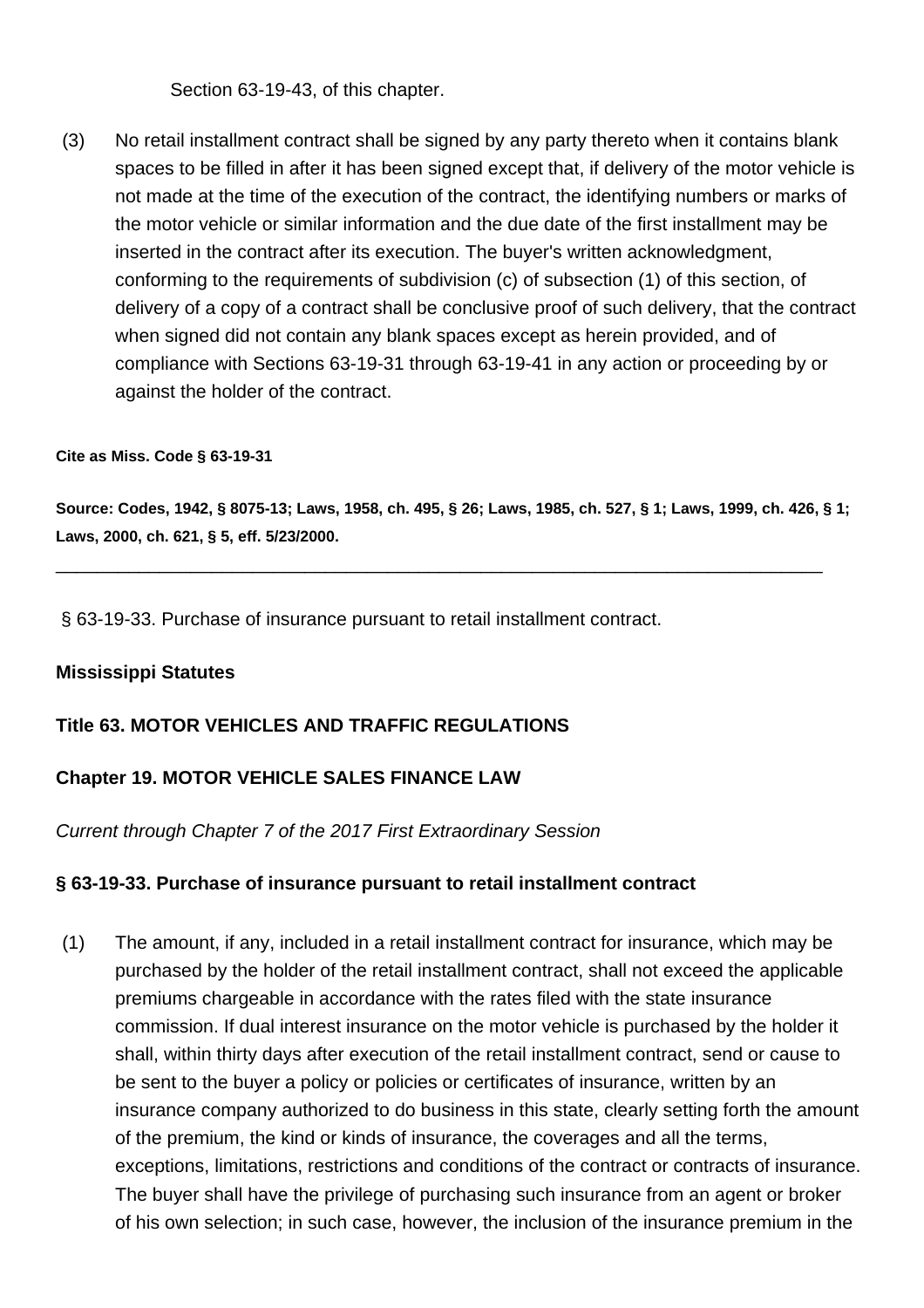retail installment contract shall be optional with the seller. No holder shall unreasonably or arbitrarily refuse to accept coverage by an insurance company tendered by the buyer.

(2) If any insurance is cancelled, or the premium adjusted, any refund of the insurance premium received by the holder shall be credited to the final maturing installments of the contract except to the extent applied toward payment for similar insurance protecting the interests of the buyer and the holder or either of them.

\_\_\_\_\_\_\_\_\_\_\_\_\_\_\_\_\_\_\_\_\_\_\_\_\_\_\_\_\_\_\_\_\_\_\_\_\_\_\_\_\_\_\_\_\_\_\_\_\_\_\_\_\_\_\_\_\_\_\_\_\_\_\_\_\_\_\_\_\_\_\_\_\_\_

**Cite as Miss. Code § 63-19-33**

**Source: Codes, 1942, § 8075-13; Laws, 1958, ch. 495, § 26, eff. 7/21/1958.**

§ 63-19-35. Delinquency and collection charges; court costs and attorneys' fees.

## **Mississippi Statutes**

# **Title 63. MOTOR VEHICLES AND TRAFFIC REGULATIONS**

# **Chapter 19. MOTOR VEHICLE SALES FINANCE LAW**

Current through Chapter 7 of the 2017 First Extraordinary Session

# **§ 63-19-35. Delinquency and collection charges; court costs and attorneys' fees**

The holder may, if the contract or refinancing agreement so provides, collect a delinquency and collection charge on a contract evidencing the sale of a commercial vehicle in an amount not exceeding Five Dollars (\$ 5.00) or four percent (4%) of the amount of any delinquency in default for a period of not less than fifteen (15) days, whichever is greater, but in no event to exceed Fifty Dollars (\$ 50.00), and on all other retail installment contracts a delinquency and collection charge in an amount not in excess of five percent (5%) or Five Dollars (\$ 5.00), whichever is less, on each installment in default for a period of not less than ten (10) days. In addition to such delinquency and collection charge, the contract may provide for the payment of court costs and of attorneys' fee not exceeding fifteen per cent (15%) of the amount actually due and unpaid at the time the balance of the contract is accelerated and the entire amount thereof is declared to be due, if the same is referred to an attorney for collection. However, no such attorneys' fee may be charged or collected where the attorney to whom the contract was referred for collection is a salaried employee of the holder of the contract.

**Cite as Miss. Code § 63-19-35**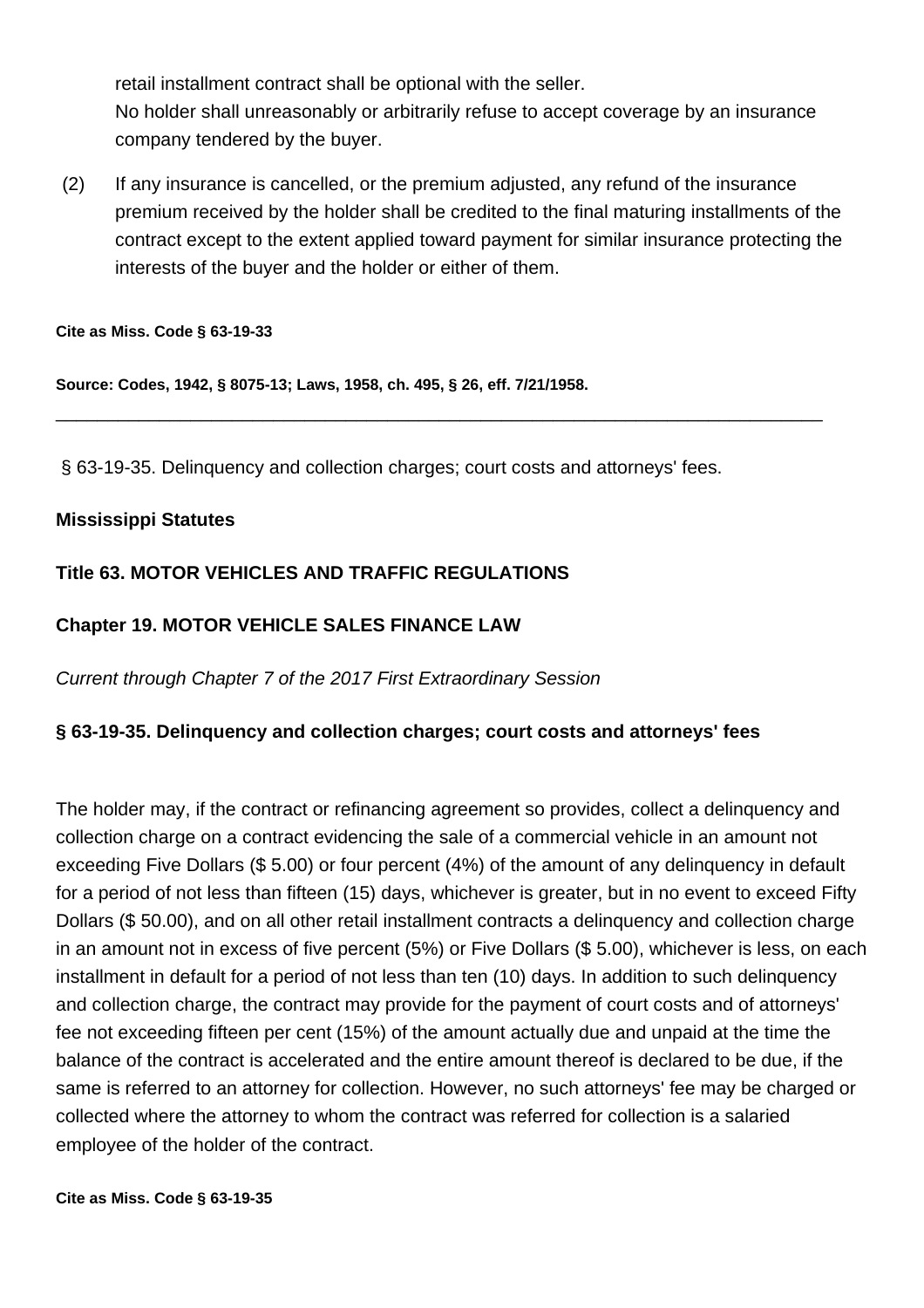\_\_\_\_\_\_\_\_\_\_\_\_\_\_\_\_\_\_\_\_\_\_\_\_\_\_\_\_\_\_\_\_\_\_\_\_\_\_\_\_\_\_\_\_\_\_\_\_\_\_\_\_\_\_\_\_\_\_\_\_\_\_\_\_\_\_\_\_\_\_\_\_\_\_

§ 63-19-37. Transfer of equity in motor vehicle; transfer fee.

## **Mississippi Statutes**

## **Title 63. MOTOR VEHICLES AND TRAFFIC REGULATIONS**

## **Chapter 19. MOTOR VEHICLE SALES FINANCE LAW**

Current through Chapter 7 of the 2017 First Extraordinary Session

## **§ 63-19-37. Transfer of equity in motor vehicle; transfer fee**

The buyer may transfer his equity in the motor vehicle at any time to another person upon agreement by the holder, and, in such event, the holder of the contract shall be entitled to charge and collect a transfer of equity fee which shall not exceed fifteen dollars (\$ 15.00). No transfer of equity fee shall be charged or collected unless the holder of the contract shall, in writing, release the transferor from all further liability under such contract.

**Cite as Miss. Code § 63-19-37**

**Source: Codes, 1942, § 8075-13; Laws, 1958, ch. 495, § 26, eff. 7/21/1958.**

§ 63-19-39. Furnishing of buyer with statement of payments and unpaid balance and written receipt for cash payment.

\_\_\_\_\_\_\_\_\_\_\_\_\_\_\_\_\_\_\_\_\_\_\_\_\_\_\_\_\_\_\_\_\_\_\_\_\_\_\_\_\_\_\_\_\_\_\_\_\_\_\_\_\_\_\_\_\_\_\_\_\_\_\_\_\_\_\_\_\_\_\_\_\_\_

## **Mississippi Statutes**

## **Title 63. MOTOR VEHICLES AND TRAFFIC REGULATIONS**

# **Chapter 19. MOTOR VEHICLE SALES FINANCE LAW**

Current through Chapter 7 of the 2017 First Extraordinary Session

**§ 63-19-39. Furnishing of buyer with statement of payments and unpaid balance and written receipt for cash payment**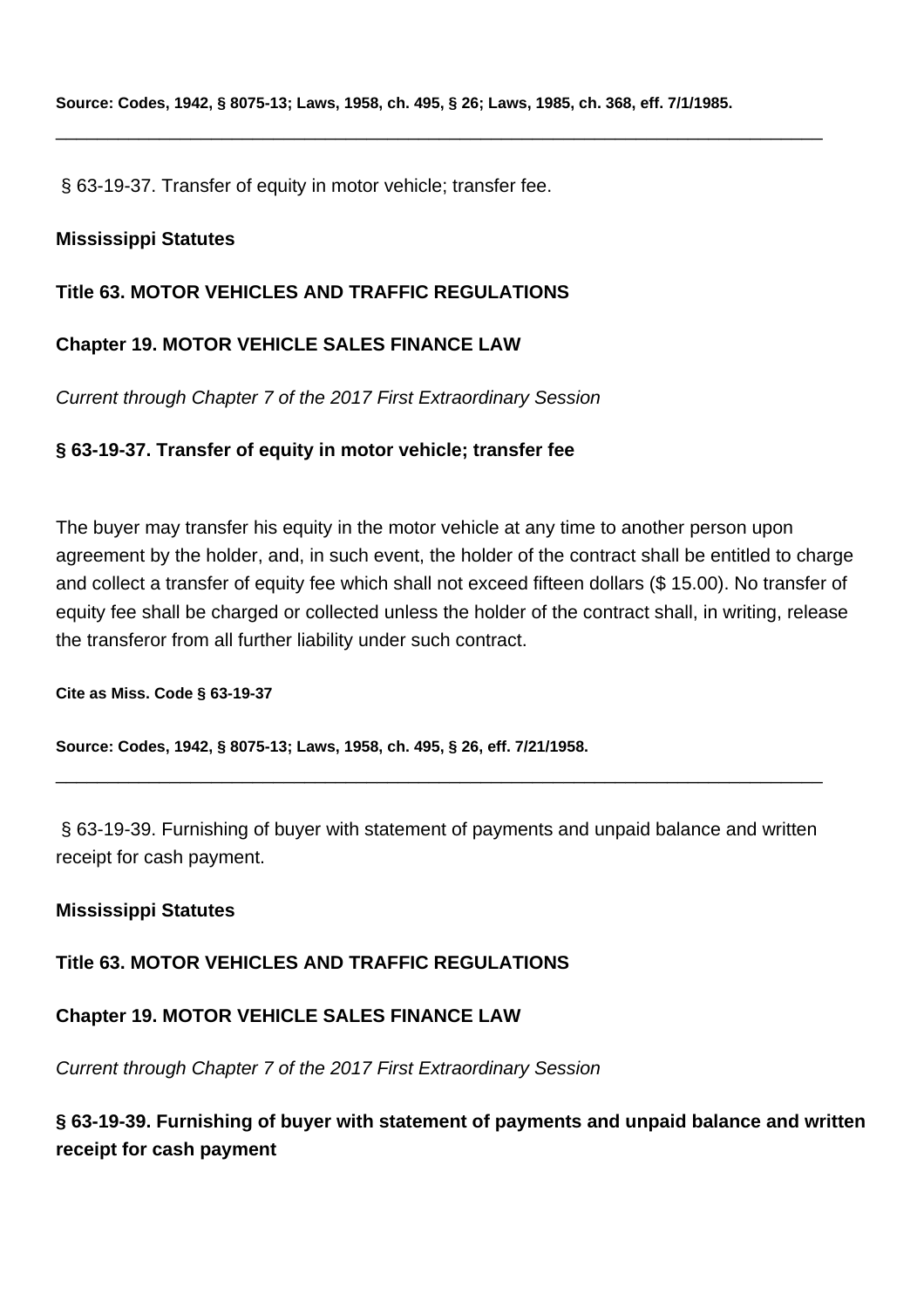Upon written request from the buyer, the holder of a retail installment contract shall give or forward to the buyer a written statement, in conformity with Section 63-19-31, of payments and the total amount unpaid under such contract. A buyer shall be given a written receipt for any payment when made in cash.

#### **Cite as Miss. Code § 63-19-39**

**Source: Codes, 1942, § 8075-13; Laws, 1958, ch. 495, § 26; Laws, 1985, ch. 527, § 2, eff. 7/1/1985.**

\_\_\_\_\_\_\_\_\_\_\_\_\_\_\_\_\_\_\_\_\_\_\_\_\_\_\_\_\_\_\_\_\_\_\_\_\_\_\_\_\_\_\_\_\_\_\_\_\_\_\_\_\_\_\_\_\_\_\_\_\_\_\_\_\_\_\_\_\_\_\_\_\_\_

§ 63-19-41. Restriction of remedies of buyer against holder.

#### **Mississippi Statutes**

## **Title 63. MOTOR VEHICLES AND TRAFFIC REGULATIONS**

## **Chapter 19. MOTOR VEHICLE SALES FINANCE LAW**

Current through Chapter 7 of the 2017 First Extraordinary Session

## **§ 63-19-41. Restriction of remedies of buyer against holder**

No provision in a retail installment contract relieving the holder from liability for any legal remedies which the buyer may have against the seller under the contract, or any separate instrument executed in connection therewith, shall be enforceable.

\_\_\_\_\_\_\_\_\_\_\_\_\_\_\_\_\_\_\_\_\_\_\_\_\_\_\_\_\_\_\_\_\_\_\_\_\_\_\_\_\_\_\_\_\_\_\_\_\_\_\_\_\_\_\_\_\_\_\_\_\_\_\_\_\_\_\_\_\_\_\_\_\_\_

**Cite as Miss. Code § 63-19-41**

**Source: Codes, 1942, § 8075-13; Laws, 1958, ch. 495, § 26, eff. 7/21/1958.**

§ 63-19-43. Maximum finance charge; security interests.

## **Mississippi Statutes**

## **Title 63. MOTOR VEHICLES AND TRAFFIC REGULATIONS**

## **Chapter 19. MOTOR VEHICLE SALES FINANCE LAW**

Current through Chapter 7 of the 2017 First Extraordinary Session

#### **§ 63-19-43. Maximum finance charge; security interests**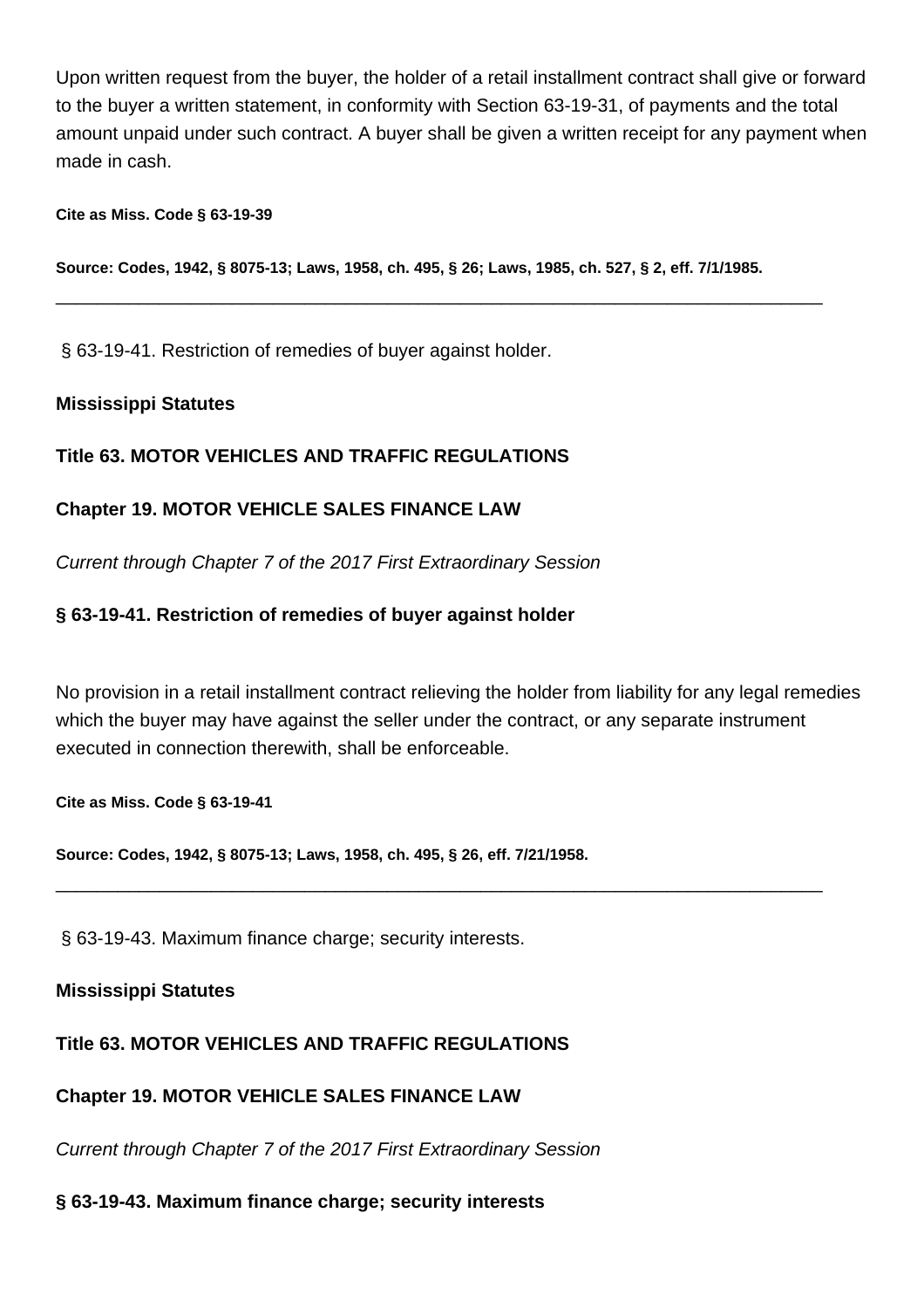- (1) The maximum finance charge which may be contracted for or received for any purchase money loan or purchase money extension of credit made by any lender or by any licensed retail seller, or by any other entity that is expressly exempt from licensing but expressly subject to compliance with this chapter under the provisions of Section 63-19-7, in connection with sales or financing of motor vehicles and commercial vehicles, as defined in Section 63-19-3(a) and 63-19-3(b), made under this chapter, may result in a yield not to exceed the following annual percentage rates calculated according to the actuarial method:
	- (a) Class 1. Any new motor vehicle manufactured in the same year or the year immediately prior to the year in which the sale is made -- eighteen percent (18%) per annum on the unpaid balance.
	- (b) Class 2. Any new motor vehicle not in Class 1, any used motor vehicle manufactured not more than two (2) years prior to the year in which the sale is made, and any new commercial vehicle or used commercial vehicle manufactured not more than one (1) year prior to the year in which the sale is made -- twenty-one percent (21%) per annum on the unpaid balance.
	- (c) Class 3. Any used motor vehicle not in Class 2 and manufactured not more than four (4) years prior to the year in which the sale is made and any used commercial vehicle not in Class 2 -- twenty-six and seventy-five one-hundredths percent (26.75%) per annum on the unpaid balance.
	- (d) Class 4. Any used motor vehicle not in Class 2 or Class 3 and manufactured more than four (4) years prior to the year in which the sale is made -- twenty-eight and seventy-five one-hundredths percent (28.75%) per annum on the unpaid balance.
- (2) The discount rate referred to in subsection (1) of this section shall be determined, posted and accorded evidentiary weight as provided in Section 75-17-33.
- (3) Any subsequent extension, renewal or refinancing of any purchase money loan or purchase money extension of credit under this chapter which is secured by a perfected security interest in a motor vehicle or commercial vehicle pursuant to Section 63-21-43 shall continue to be secured by such security interest without the necessity of reapplying for a certificate of title under that section.

#### **Cite as Miss. Code § 63-19-43**

**Source: Codes, 1942, § 8075-14; Laws, 1958, ch. 495, § 24; Laws, 1974, ch. 564, § 2; Laws, 1975, ch. 316, § 2; Laws, 1980, ch. 492, § 2; Laws, 1982, ch. 468, § 2; Laws, 1984, ch. 501, § 2; Laws, 1986, ch. 510, § 11; Laws, 1996, ch. 433, § 1, eff. 7/1/1996.**

\_\_\_\_\_\_\_\_\_\_\_\_\_\_\_\_\_\_\_\_\_\_\_\_\_\_\_\_\_\_\_\_\_\_\_\_\_\_\_\_\_\_\_\_\_\_\_\_\_\_\_\_\_\_\_\_\_\_\_\_\_\_\_\_\_\_\_\_\_\_\_\_\_\_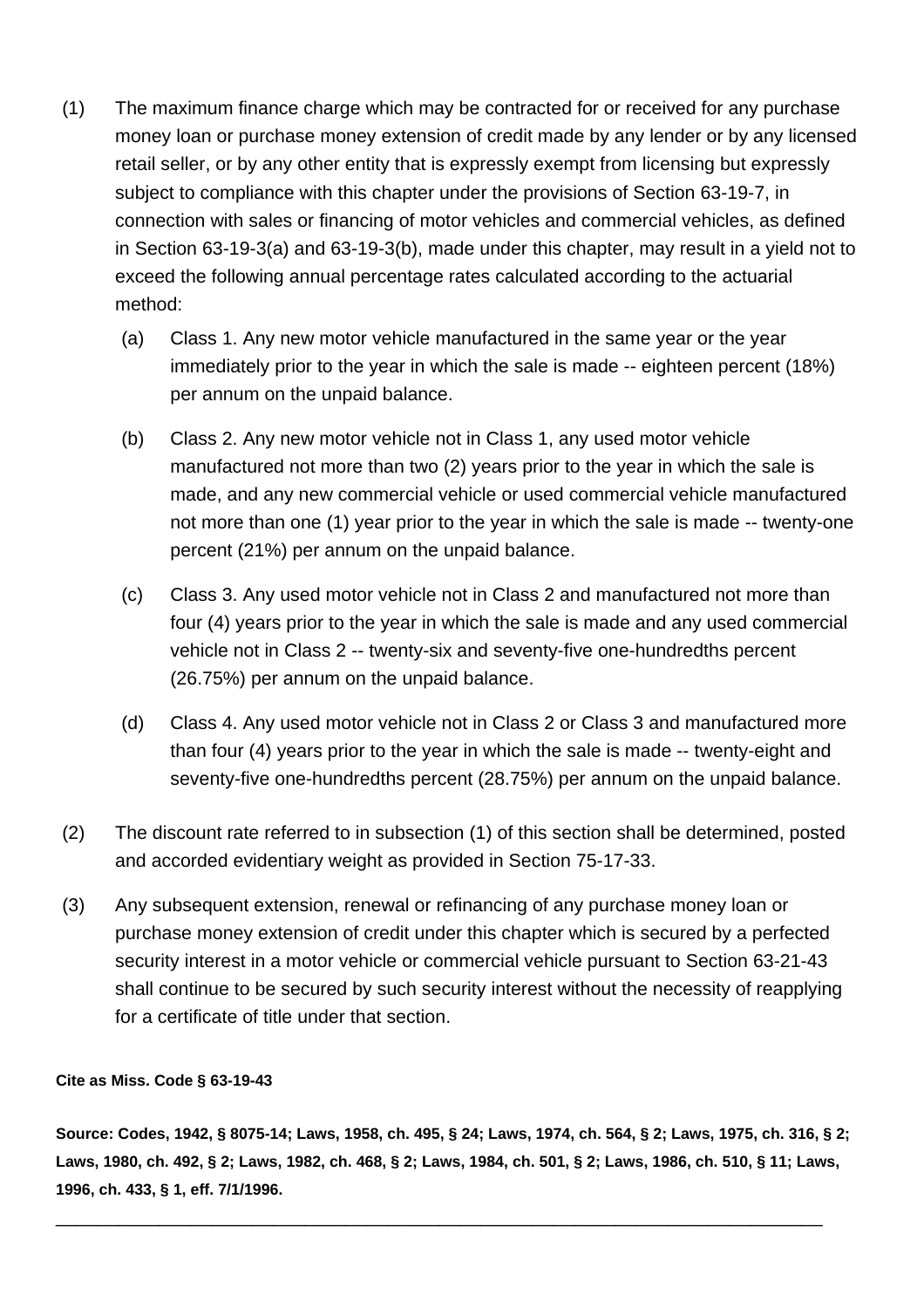§ 63-19-45. Assignment of retail installment contract.

## **Mississippi Statutes**

# **Title 63. MOTOR VEHICLES AND TRAFFIC REGULATIONS**

## **Chapter 19. MOTOR VEHICLE SALES FINANCE LAW**

Current through Chapter 7 of the 2017 First Extraordinary Session

## **§ 63-19-45. Assignment of retail installment contract**

Any sales finance company may purchase or acquire or agree to purchase or acquire from any seller any contract on such terms and conditions as may be agreed upon between them. Filing of the assignment, notice to the buyer of the assignment, and any requirement that the holder maintain dominion over the payments or the motor vehicle if repossessed shall not be necessary to the validity of a written assignment of a contract as against creditors, subsequent purchasers, pledgees, mortgagees and lien claimants of the seller. Unless the buyer has notice of the assignment of his contract, payment thereunder made by the buyer to the last known holder of such contract shall be binding upon all subsequent holders.

\_\_\_\_\_\_\_\_\_\_\_\_\_\_\_\_\_\_\_\_\_\_\_\_\_\_\_\_\_\_\_\_\_\_\_\_\_\_\_\_\_\_\_\_\_\_\_\_\_\_\_\_\_\_\_\_\_\_\_\_\_\_\_\_\_\_\_\_\_\_\_\_\_\_

#### **Cite as Miss. Code § 63-19-45**

**Source: Codes, 1942, § 8075-14; Laws, 1958, ch. 495, § 24, eff. 7/21/1958.**

§ 63-19-47. Payment of debt in full prior to maturity.

## **Mississippi Statutes**

# **Title 63. MOTOR VEHICLES AND TRAFFIC REGULATIONS**

# **Chapter 19. MOTOR VEHICLE SALES FINANCE LAW**

Current through Chapter 7 of the 2017 First Extraordinary Session

## **§ 63-19-47. Payment of debt in full prior to maturity**

Notwithstanding the provisions of any retail installment contract to the contrary, any buyer may pay in full at any time before maturity the debt of any retail installment contract and in so paying such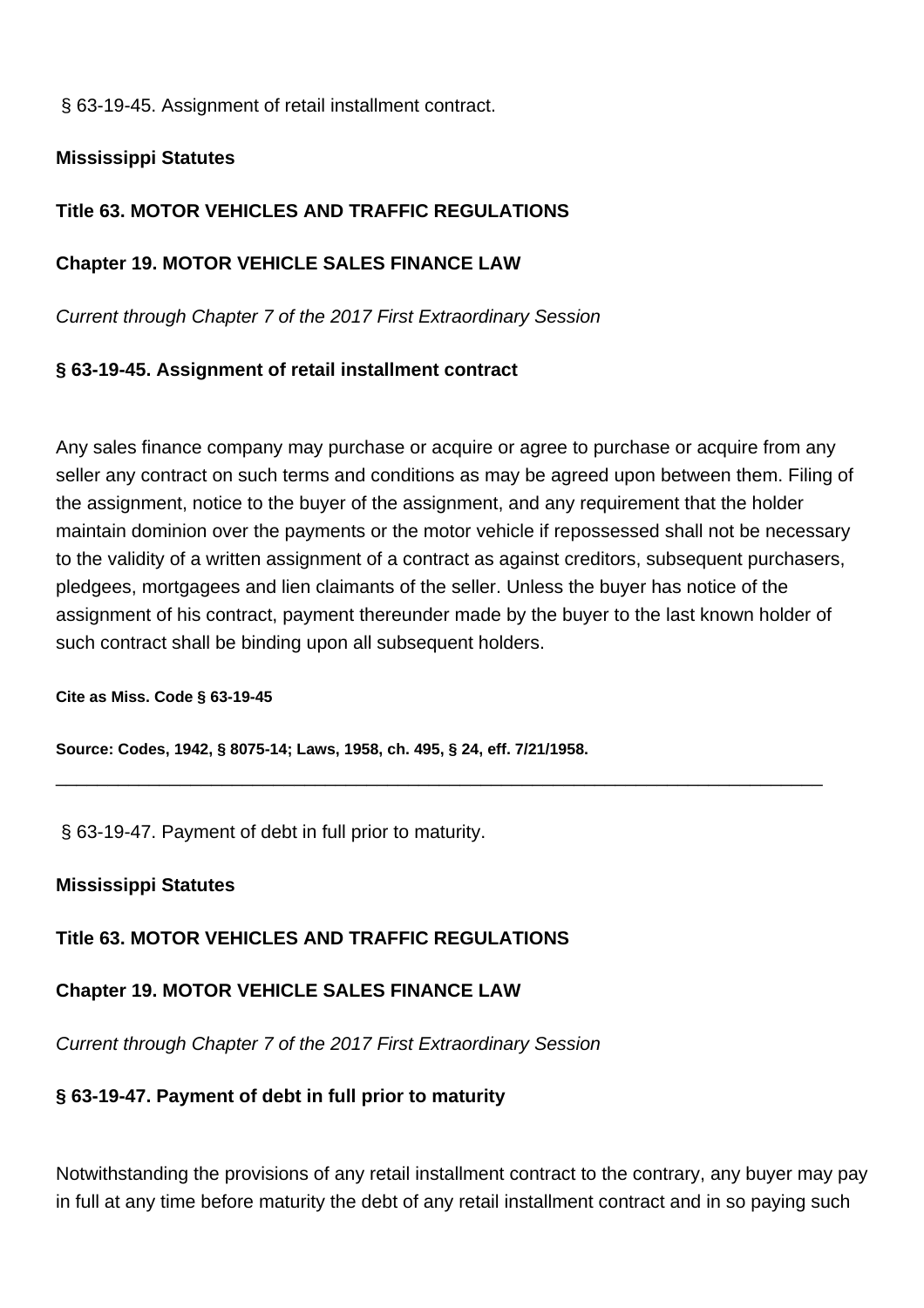debt shall receive a refund credit thereon for such anticipation of payments provided such contract shall have a precomputed finance charge. The amount of such refund shall be calculated on the rule of the sum of the digits, commonly known as the "Rule of 78ths," after deducting from such refund an acquisition cost of Ten Dollars (\$ 10.00). Where the amount of credit is less than One Dollar (\$ 1.00), no refund need be made. In the event the finance charge on a contract evidencing the sale of a commercial vehicle is not precomputed, any buyer may pay in full at any time before maturity the then remaining unpaid principal balance of the contract and shall pay a penalty for such prepayment as may have been agreed to by the buyer and the seller in the contract, not to exceed Fifty Dollars (\$ 50.00).

The provisions of this section shall apply in the event the vehicle is repossessed by the finance company or the dealer, and the dealer is required to pay the balance of indebtedness due the holder thereof.

#### **Cite as Miss. Code § 63-19-47**

**Source: Codes, 1942, § 8075-15; Laws, 1958, ch. 495, § 25; Laws, 1985, ch. 527, § 3; brought forward, Laws, 1990, ch. 303, § 4; Laws, 1997, ch. 332, § 2, eff. 3/17/1997.**

\_\_\_\_\_\_\_\_\_\_\_\_\_\_\_\_\_\_\_\_\_\_\_\_\_\_\_\_\_\_\_\_\_\_\_\_\_\_\_\_\_\_\_\_\_\_\_\_\_\_\_\_\_\_\_\_\_\_\_\_\_\_\_\_\_\_\_\_\_\_\_\_\_\_

\_\_\_\_\_\_\_\_\_\_\_\_\_\_\_\_\_\_\_\_\_\_\_\_\_\_\_\_\_\_\_\_\_\_\_\_\_\_\_\_\_\_\_\_\_\_\_\_\_\_\_\_\_\_\_\_\_\_\_\_\_\_\_\_\_\_\_\_\_\_\_\_\_\_

§ 63-19-49. Repealed.

#### **Mississippi Statutes**

## **Title 63. MOTOR VEHICLES AND TRAFFIC REGULATIONS**

## **Chapter 19. MOTOR VEHICLE SALES FINANCE LAW**

Current through Chapter 7 of the 2017 First Extraordinary Session

#### **§ 63-19-49. Repealed**

**Cite as Miss. Code § 63-19-49 History.** Repealed by Laws, 1974, ch. 564, § 8, eff. 7/1/1974.

**Prior History:** (Codes, 1942, § 8075-16; Laws, 1958, ch. 495, § 29.)

§ 63-19-51. Administration of chapter.

## **Mississippi Statutes**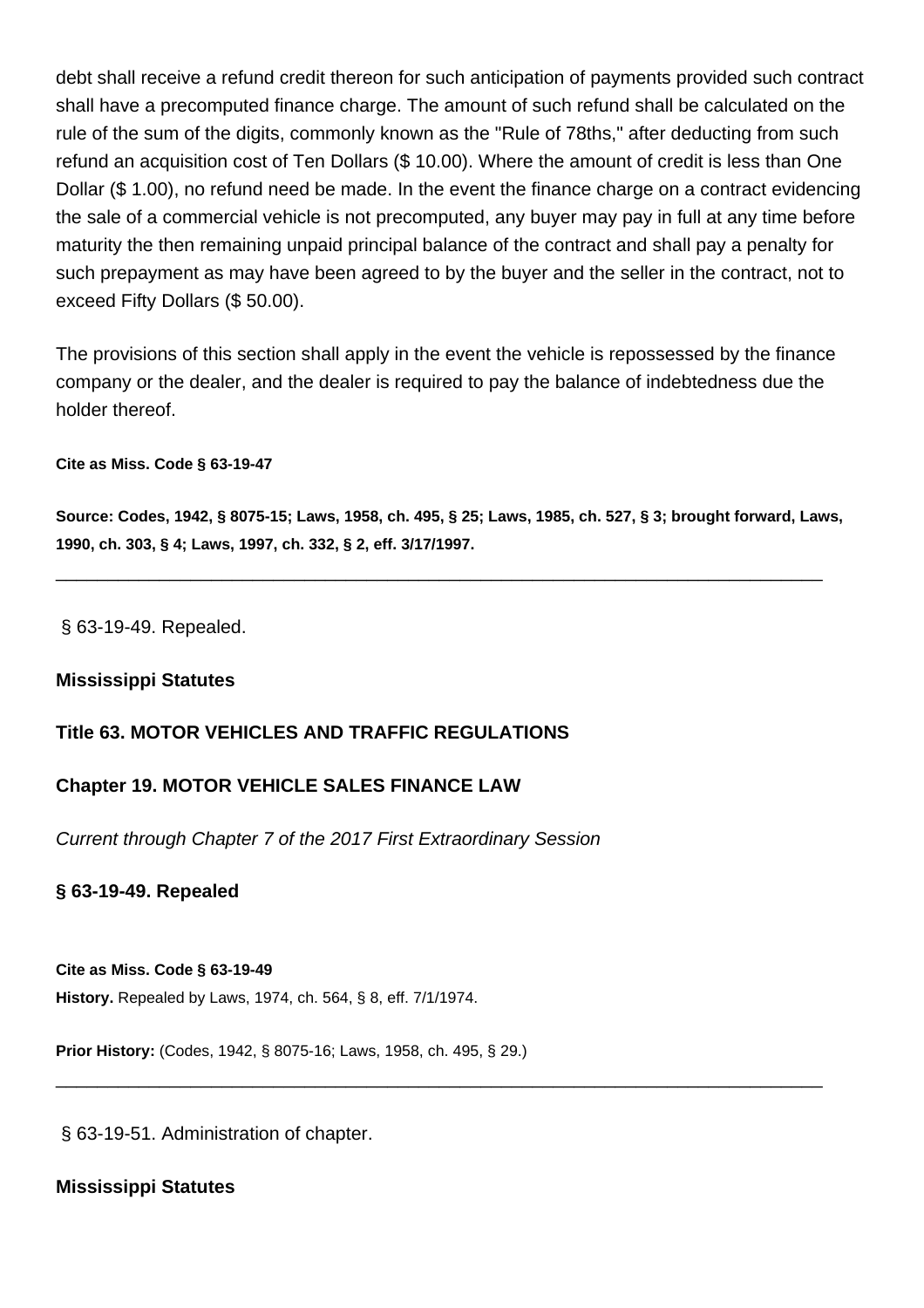# **Title 63. MOTOR VEHICLES AND TRAFFIC REGULATIONS**

# **Chapter 19. MOTOR VEHICLE SALES FINANCE LAW**

Current through Chapter 7 of the 2017 First Extraordinary Session

# **§ 63-19-51. Administration of chapter**

The commissioner is authorized to employ the necessary examiners and other personnel required to administer the provisions of this chapter and to fix their compensation commensurate with their duties. All salaries, travel and other expenses incident to the administration of this chapter shall be paid by the commissioner by warrants issued by the State Auditor. Said State Auditor shall issue his warrant upon requisition signed by the commissioner or his duly authorized agent. All salaries, travel and other expenses incident to the administration of this chapter shall be paid monthly. All travel, subsistence and other expenses shall be audited by the commissioner or his duly authorized agent. All warrants issued by the State Auditor pursuant to the provisions of this section shall be paid by the State Treasurer out of the "Consumer Finance Fund" created by Section 63- 19-27.

#### **Cite as Miss. Code § 63-19-51**

**Source: Codes, 1942, § 8075-18; Laws, 1958, ch. 495, § 31; Laws, 1985, ch. 345, § 3, eff. 7/1/1985.**

\_\_\_\_\_\_\_\_\_\_\_\_\_\_\_\_\_\_\_\_\_\_\_\_\_\_\_\_\_\_\_\_\_\_\_\_\_\_\_\_\_\_\_\_\_\_\_\_\_\_\_\_\_\_\_\_\_\_\_\_\_\_\_\_\_\_\_\_\_\_\_\_\_\_

§ 63-19-52. Administration of chapter; issuance of rules and regulations.

# **Mississippi Statutes**

# **Title 63. MOTOR VEHICLES AND TRAFFIC REGULATIONS**

# **Chapter 19. MOTOR VEHICLE SALES FINANCE LAW**

Current through Chapter 7 of the 2017 First Extraordinary Session

# **§ 63-19-52. Administration of chapter; issuance of rules and regulations**

The commissioner shall have the power and authority to adopt, promulgate and issue such rules and regulations, not inconsistent with this article, or any other statute of the State of Mississippi, as he shall deem necessary for the purpose of the administration of this chapter. A copy of every rule and regulation promulgated by the commissioner shall be filed in accordance with the Administrative Procedures Law, Section 25-43-1 et seq.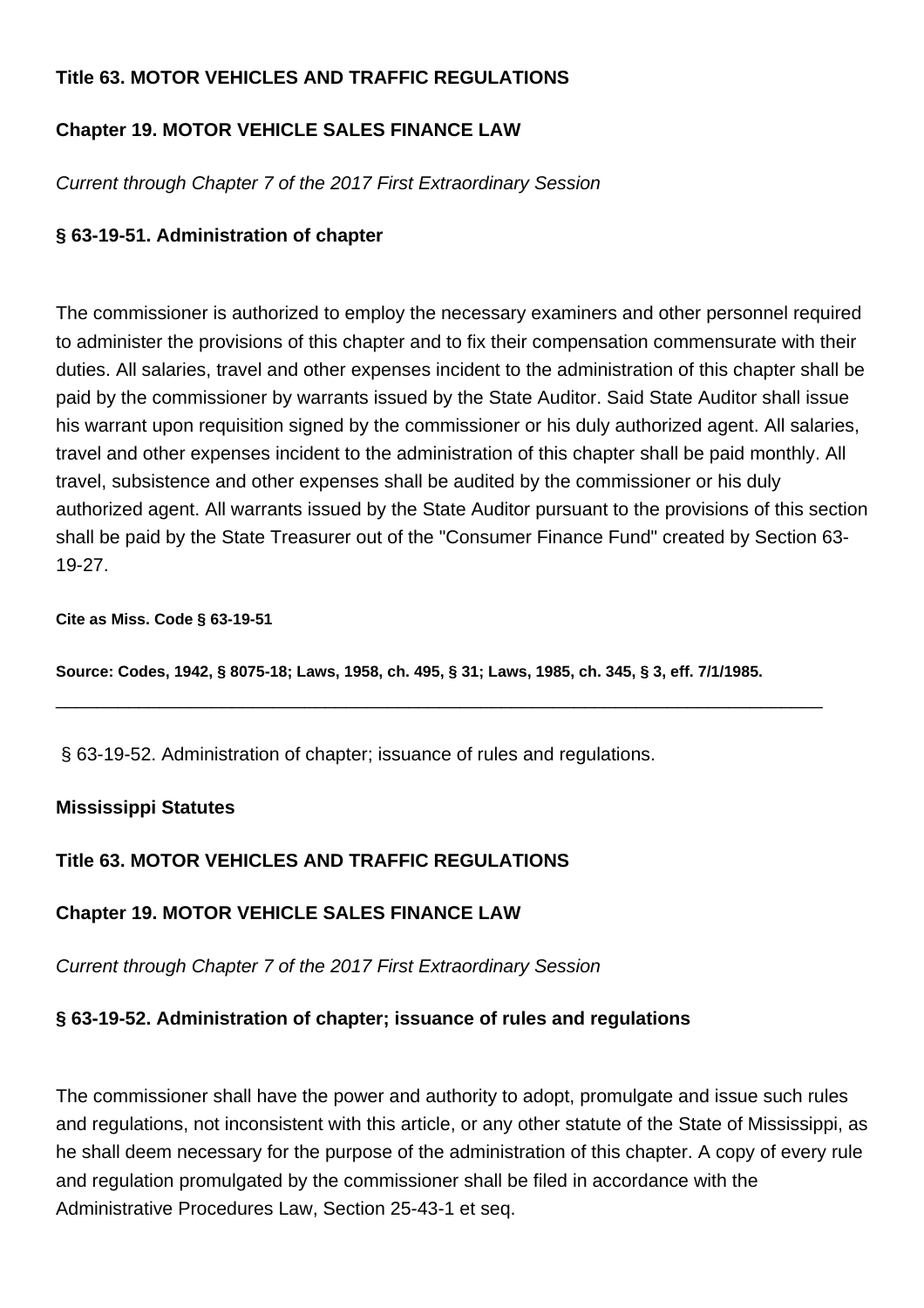**Cite as Miss. Code § 63-19-52**

**Source: Laws, 1997, ch. 332, § 8, eff. 3/17/1997.**

§ 63-19-53. Waiver of provisions of chapter.

#### **Mississippi Statutes**

#### **Title 63. MOTOR VEHICLES AND TRAFFIC REGULATIONS**

#### **Chapter 19. MOTOR VEHICLE SALES FINANCE LAW**

Current through Chapter 7 of the 2017 First Extraordinary Session

#### **§ 63-19-53. Waiver of provisions of chapter**

Any waiver of the provisions of this chapter shall be unenforceable and void.

\_\_\_\_\_\_\_\_\_\_\_\_\_\_\_\_\_\_\_\_\_\_\_\_\_\_\_\_\_\_\_\_\_\_\_\_\_\_\_\_\_\_\_\_\_\_\_\_\_\_\_\_\_\_\_\_\_\_\_\_\_\_\_\_\_\_\_\_\_\_\_\_\_\_

\_\_\_\_\_\_\_\_\_\_\_\_\_\_\_\_\_\_\_\_\_\_\_\_\_\_\_\_\_\_\_\_\_\_\_\_\_\_\_\_\_\_\_\_\_\_\_\_\_\_\_\_\_\_\_\_\_\_\_\_\_\_\_\_\_\_\_\_\_\_\_\_\_\_

**Cite as Miss. Code § 63-19-53**

**Source: Codes, 1942, § 8075-20; Laws, 1958, ch. 495, § 33, eff. 7/21/1958.**

§ 63-19-55. Penalties for violations of chapter.

#### **Mississippi Statutes**

#### **Title 63. MOTOR VEHICLES AND TRAFFIC REGULATIONS**

#### **Chapter 19. MOTOR VEHICLE SALES FINANCE LAW**

Current through Chapter 7 of the 2017 First Extraordinary Session

#### **§ 63-19-55. Penalties for violations of chapter**

(1) Any person who willfully and intentionally violates any provision of this chapter or engages in the business of a sales finance company in this state without a license therefor as provided in this chapter shall be guilty of a misdemeanor and, upon conviction, shall be punished by a fine not exceeding Five Hundred Dollars (\$ 500.00). However, any licensee who is exempt from liability for an act or omission under Section 63-19-57 shall not be guilty of a misdemeanor under this section for the same act or omission.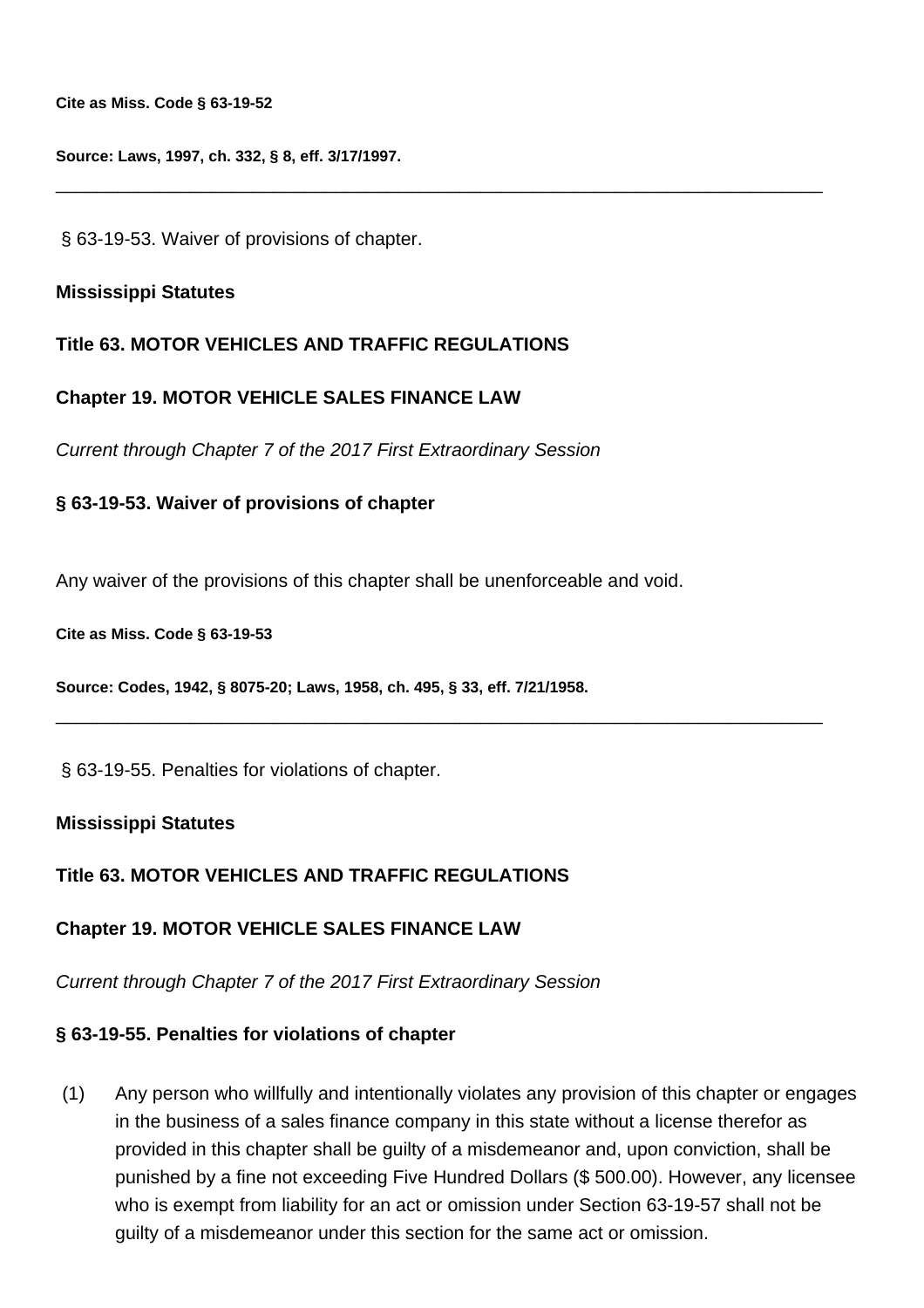- (2) If any person engages in business as provided for in this chapter without paying the license fee provided for in this chapter before commencing business or before the expiration of the person's current license, as the case may be, then the person shall be liable for the full amount of the license fee, plus a penalty in an amount not to exceed Twenty-five Dollars (\$ 25.00) for each day that the person has engaged in the business without a license or after the expiration of a license.
- (3) The commissioner may, after notice and hearing, impose a civil penalty against any licensee if the licensee or employee is adjudged by the commissioner to be in violation of the provisions of this chapter. The civil penalty shall not exceed Five Hundred Dollars (\$ 500.00) per violation and shall be deposited into the Consumer Finance Fund of the Department of Banking and Consumer Finance.
- (4) Any person willfully violating Sections 63-19-31 through 63-19-45, shall be barred from recovery of any finance charge, delinquency or collection charge on the contract.
- (5) However, any such contract purchased in good faith for value by any bank, trust company, private bank, industrial bank or investment company authorized to do business in this state shall be held and construed to be valid and enforceable in the hands of the purchaser for value, except that such purchaser shall not be permitted to recover on such contract from the buyer anything in excess of the principal balance due thereon, plus the amount of the finance and collection charges permitted under the terms and provisions of this chapter.
- (6) When the commissioner has reasonable cause to believe that a person is violating any provision of this chapter, the commissioner, in addition to and without prejudice to the authority provided elsewhere in this chapter, may enter an order requiring the person to stop or to refrain from the violation. The commissioner may sue in any circuit court of the state having jurisdiction and venue to enjoin the person from engaging in or continuing the violation or from doing any act in furtherance of the violation. In such an action, the court may enter an order or judgment awarding a preliminary or permanent injunction.

#### **Cite as Miss. Code § 63-19-55**

**Source: Codes, 1942, § 8075-19; Laws, 1958, ch. 495, § 32; Laws, 1997, ch. 332, § 16; Laws, 2000, ch. 621, § 6; Laws, 2004, ch. 450, § 2, eff. 4/28/2004.**

§ 63-19-56. Commissioner authorized to examine persons suspected of conducting business requiring a license.

\_\_\_\_\_\_\_\_\_\_\_\_\_\_\_\_\_\_\_\_\_\_\_\_\_\_\_\_\_\_\_\_\_\_\_\_\_\_\_\_\_\_\_\_\_\_\_\_\_\_\_\_\_\_\_\_\_\_\_\_\_\_\_\_\_\_\_\_\_\_\_\_\_\_

## **Mississippi Statutes**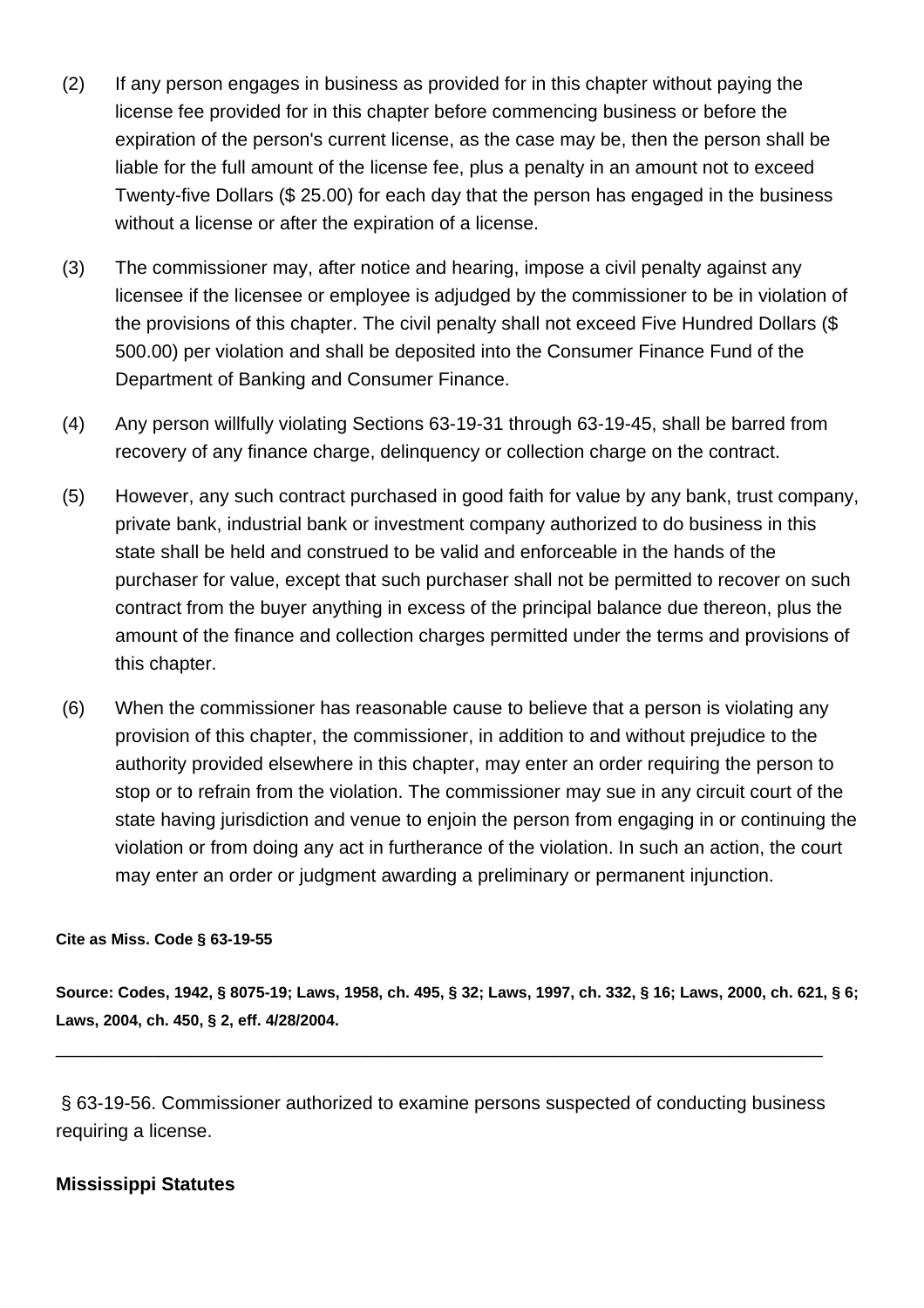# **Title 63. MOTOR VEHICLES AND TRAFFIC REGULATIONS**

# **Chapter 19. MOTOR VEHICLE SALES FINANCE LAW**

Current through Chapter 7 of the 2017 First Extraordinary Session

# **§ 63-19-56. Commissioner authorized to examine persons suspected of conducting business requiring a license**

The commissioner, or his duly authorized representative, for the purpose of discovering violations of this chapter and for the purpose of determining whether persons are subject to the provisions of this chapter, may examine persons licensed under this chapter and persons reasonably suspected by the commissioner of conducting business that requires a license under this chapter, including all relevant books, records and papers employed by those persons in the transaction of their business, and may summon witnesses and examine them under oath concerning matters relating to the business of those persons, or such other matters as may be relevant to the discovery of violations of this chapter, including without limitation the conduct of business without a license as required by this chapter.

\_\_\_\_\_\_\_\_\_\_\_\_\_\_\_\_\_\_\_\_\_\_\_\_\_\_\_\_\_\_\_\_\_\_\_\_\_\_\_\_\_\_\_\_\_\_\_\_\_\_\_\_\_\_\_\_\_\_\_\_\_\_\_\_\_\_\_\_\_\_\_\_\_\_

#### **Cite as Miss. Code § 63-19-56**

**Source: Laws, 2000, ch. 621, § 7; Laws, 2004, ch. 450, § 3, eff. 4/28/2004.**

§ 63-19-57. Liability of licensees.

# **Mississippi Statutes**

# **Title 63. MOTOR VEHICLES AND TRAFFIC REGULATIONS**

# **Chapter 19. MOTOR VEHICLE SALES FINANCE LAW**

Current through Chapter 7 of the 2017 First Extraordinary Session

# **§ 63-19-57. Liability of licensees**

(1) A licensee under this chapter shall have no liability for any act or practice done or omitted in conformity with (a) any rule or regulation of the commissioner, or (b) any rule, regulation, interpretation or approval of any other state or federal agency or any opinion of the Attorney General, notwithstanding that after such act or omission has occurred the rule, regulation, interpretation, approval or opinion is amended, rescinded, or determined by judicial or other authority to be invalid for any reason.